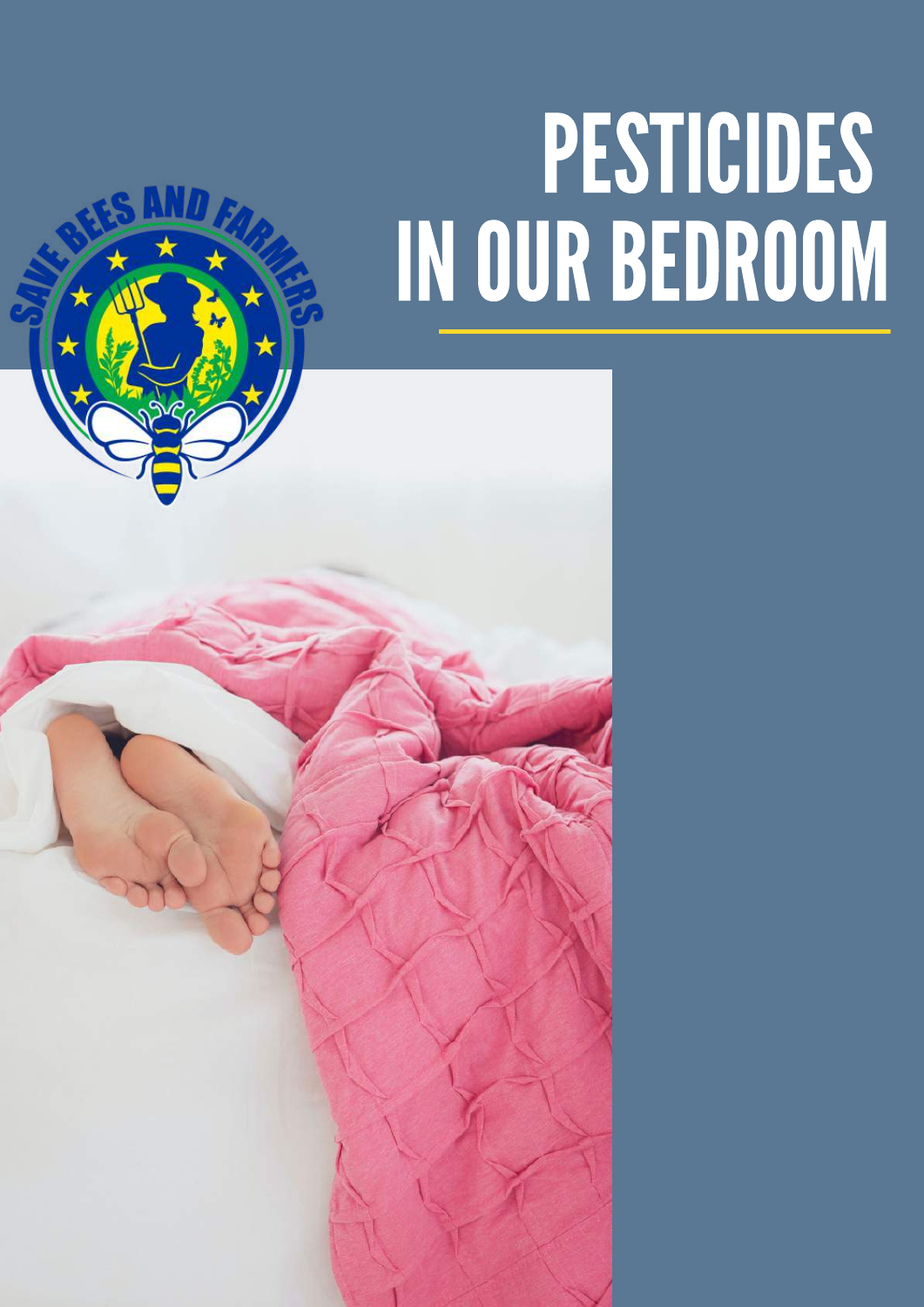

### The study was initiated by the organizers of the European citizens' initiative "Save bees and farmers". We thank everyone involved in the 21 member states.

### **Investigation Period: June - July 2021 Publication: September 2021**



Imprint: 67 Rue de la Pacification 1000 Brussels, Belgium tel:  $+3223186255$ Authors / responsible for the content: Helmut Burtscher-Schaden (GLOBAL 2000), Martin Dermine (PAN Europe) **Editing and Layout: PAN Europe**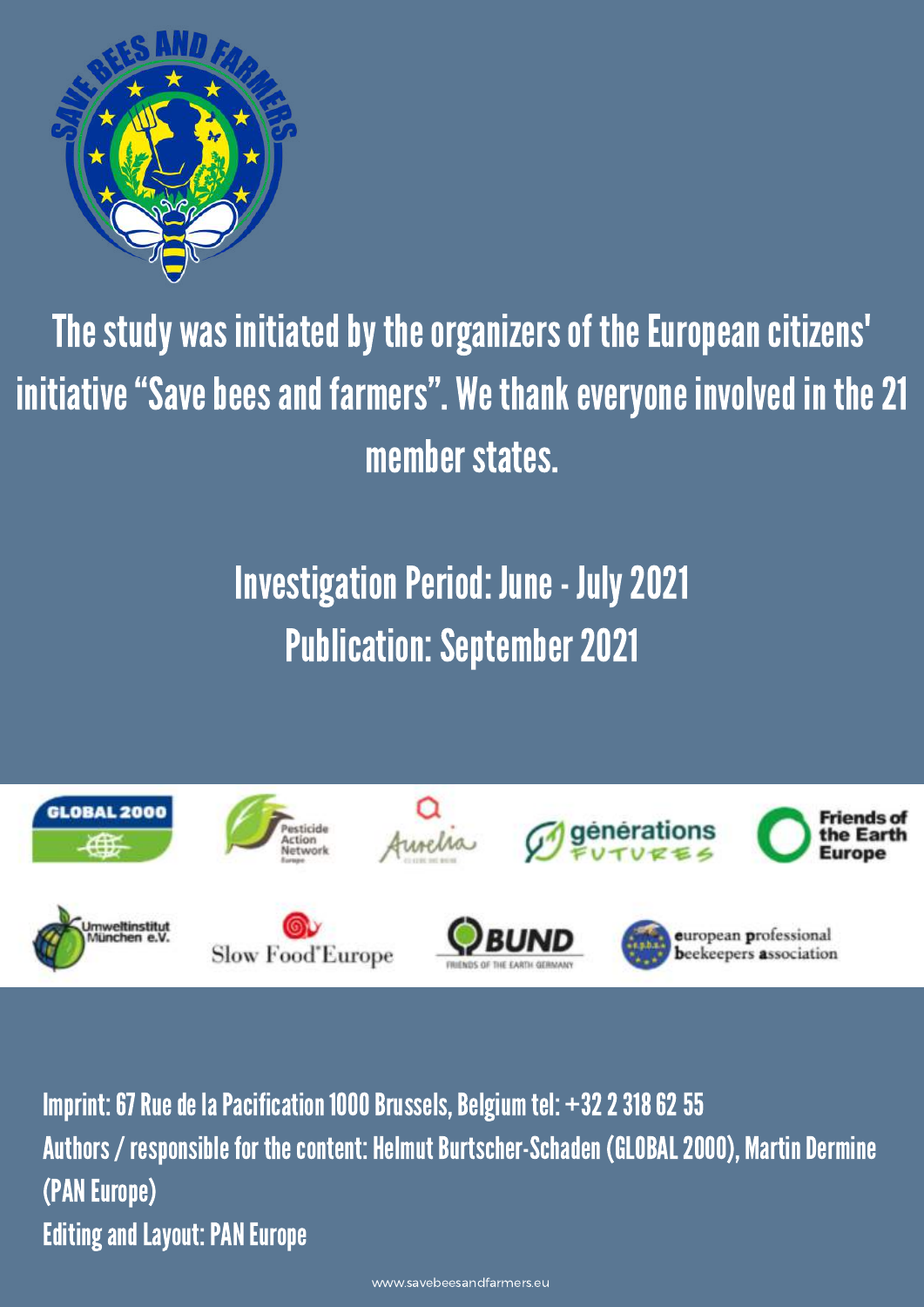# CONTENT OVERVIEW

| <b>Annex</b> |  |
|--------------|--|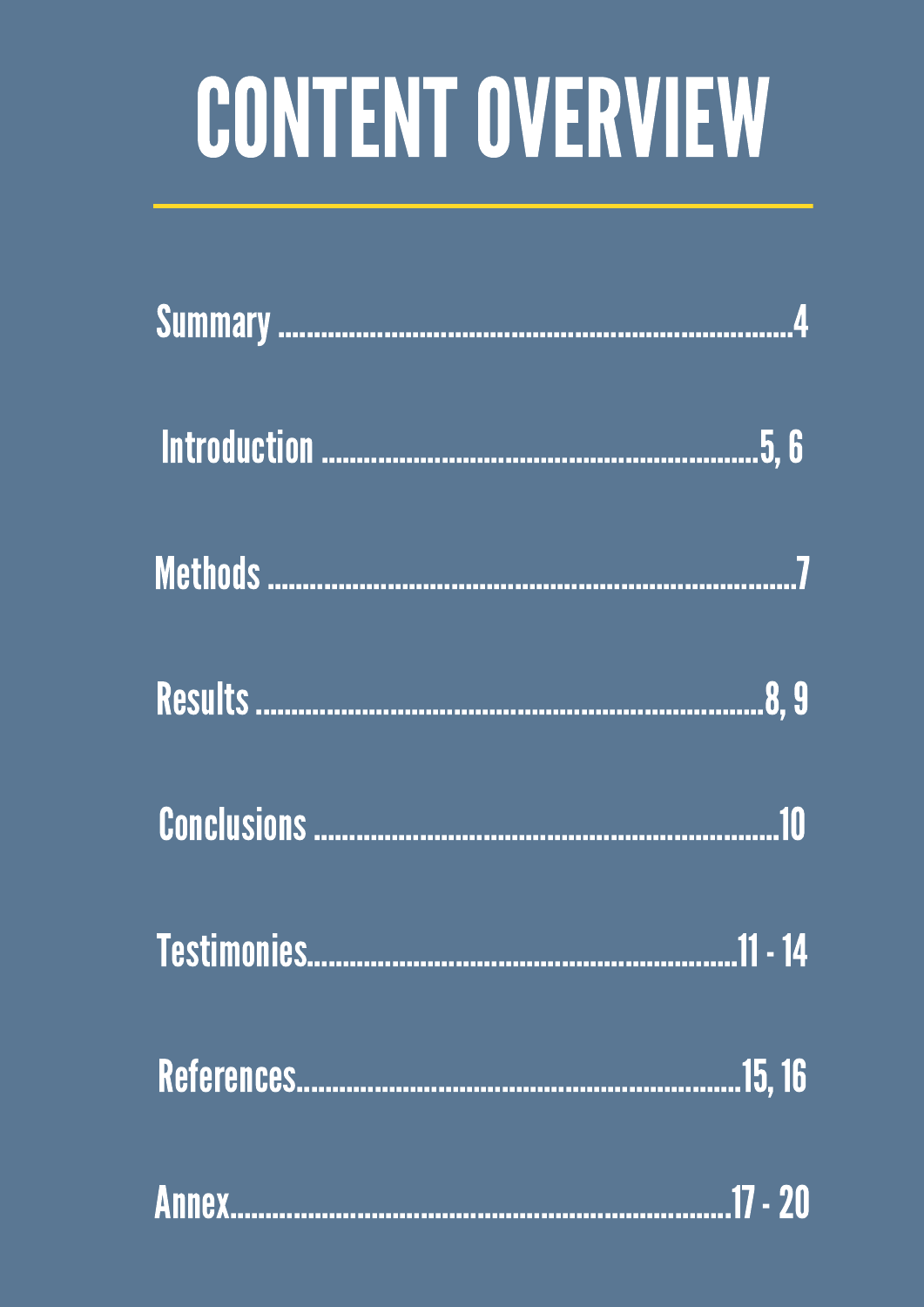# SUMMARY

### **Background**

Intensive agriculture being the dominant model of food production in the EU, citizens living in rural areas are regularly exposed to pesticides. Numerous epidemiological studies indicate that residing in close proximity to intensively farmed land is associated with an increased risk of cancers, miscarriages and birth malformations, cognitive impairment, etc. In addition, residents who live closer to pesticide-treated land have shown higher levels of DNA damage, oxidative stress, and decreased cholinesterase activity. At the same time, some widely used pesticides are suspected by scientific and European regulatory agencies of having carcinogenic, mutagenic, or reproductive-damaging properties.

### **The Study**

Pesticides sprayed in rural areas drift outside the field and can be found in people's gardens and homes. The present study aims at assessing the level of indoor exposure to pesticides. It was initiated by the European Citizens' Initiative "Save Bees and Farmers" and followed a Citizen Science approach. Residents from intensive agricultural areas drew house dust samples in their bedrooms with the support of partner NGOs in 21 member states. As a common indicator of residential pollution levels, these samples were analysed in a specialized laboratory in France for residues of 30 pesticides commonly used in the EU.

### **The Results**

On average, the 21 bedroom samples tested were contaminated with 8 pesticides per sample. The highest found number was 23 for Belgium and the lowest was 1 for Malta. Pesticides suspected of causing cancer in humans, according to EU authorities, were detected in every fourth sample. Known cholinesterase inhibitors were found in every third sample. Pesticides suspected (also according to EU authorities) of harming human reproduction were found in 17 of the 21 bedroom samples (81%).

These results are worrying because they suggest a possible causal link between residential exposure to hazardous pesticides, poorer health parameters of residents (DNA damage, oxidative stress, and cholinesterase inhibition), and increased risk of cancer, reproductive harm, and other chronic impairments.

Our study highlights an urgent need to replace synthetic pesticides with non-chemical alternatives. Furthermore, large-scale representative studies should be carried out by governmental agencies to properly assess the level of pesticides citizens are regularly exposed to. [www.savebeesandfarmers.eu](http://www.savebeesandfarmers.eu/) **4**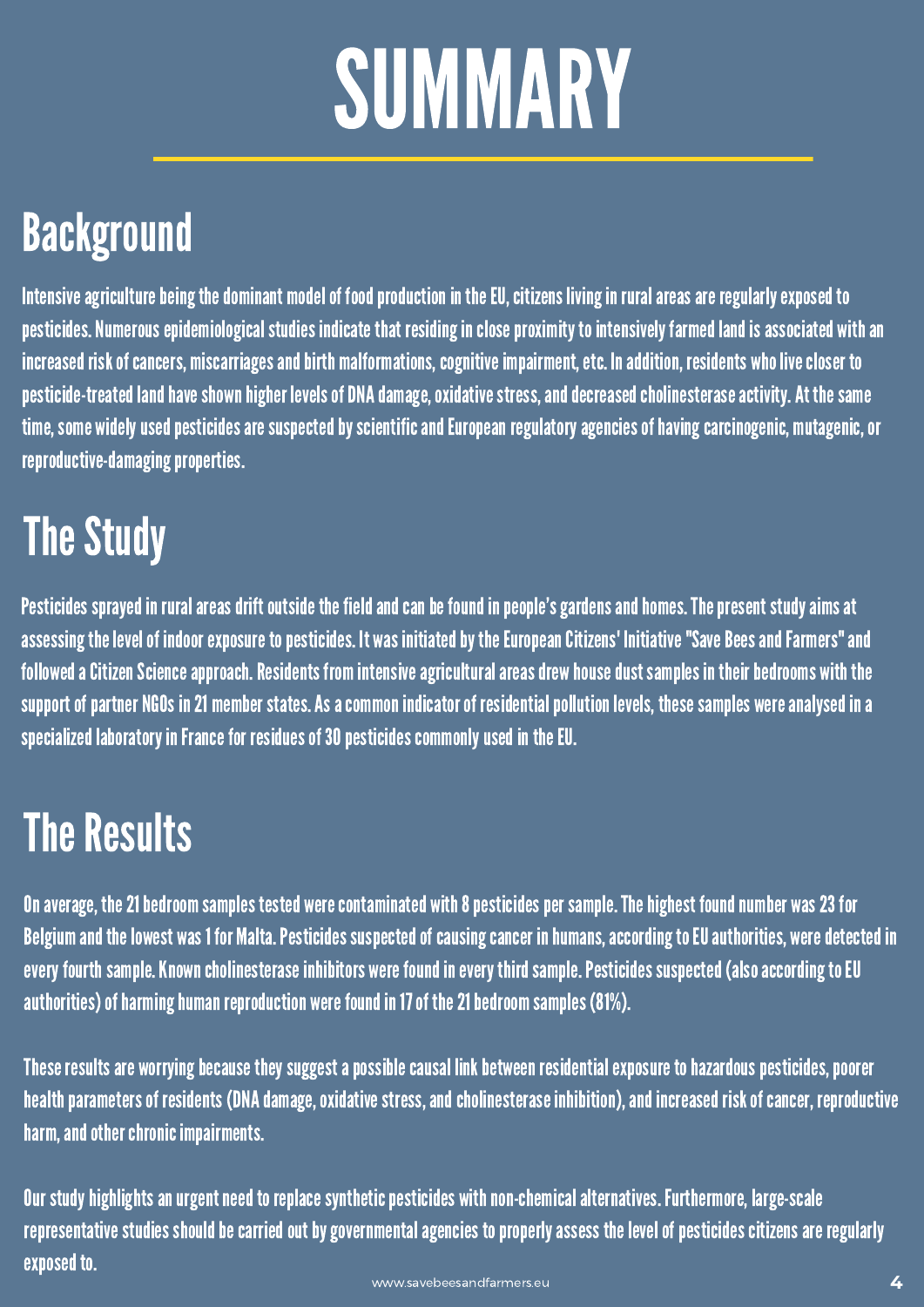# INTRODUCTION

In the European Union, intensive agriculture is the dominant model of agriculture. It is highly dependent on chemistry (pesticides and fertilizers) and fossil fuels. About 400,000 tonnes of pesticides are used annually in the European Union, as a means to protect agricultural crops from predators (mostly insects and arachnids), diseases (fungi and bacteria), or competition from other plants (weeds). There are different methods for applying these active substances. Spraying is the most frequent mode of application, with important drifts to neighbouring areas, including wild areas and private properties. Most pesticides do not reach their destination.

### **What is pesticide drift and how does it occur?**

The proportion of the pesticide quantity applied that is not deposited in the treated field is referred to as drift. The extent to which pesticide drift occurs depends on temperature, wind strength, driving speed, and the choice of spraying equipment, as well as on the physicochemical properties of the pesticide ingredients. Pesticide active substances with high vapour pressure can evaporate to a relevant extent and travel long distances in the gaseous state before they get condensed. Last but not the least, pesticides bound to fine soil particles can be blown up by the wind and carried over long distances.

### **Humans as non-target organisms**

The negative effects of pesticide drift on so-called non-target organisms such as bees, butterflies, birds, or amphibians are widely known. However, humans can also unexpectedly become nontarget organisms. This applies in particular to farmers when they apply these pesticides, but also to residents in rural areas. NGOs working on the issue of pesticides are frequently contacted by people affected by pesticide drift: sudden "chemical smells" accompanied by burning eyes, breathing difficulties, headaches, nausea, or skin rashes are often reported,,. But can pesticides that are legally on the market and are used as intended cause such symptoms at all?

### **Pesticide drift and the EU pesticide regulation**

By law, pesticides may not cause such observed effects on humans. According to Article 4 of the EU Pesticide Regulation (EC) No 1107/2009, pesticides can only be authorised in the EU if they have "no immediate or delayed harmful effect on human health" when used as intended. This includes that the application of pesticides does not endanger users, bystanders, or neighbours. To assess this risk, the authority usually uses calculation models. But these are based on assumptions and not on measurements. The crucial question is therefore whether the pesticides actually behave in the wild as predicted in the authorities' calculation models. But answers to this question seem to be of little interest to those responsible in the EU. Investigations by regulatory authorities or government agencies aimed at ascertaining the extent of pesticide drift and possible associated health risks are unfortunately very rare. Even when the authorities are actively made aware of (suspected) cases of pesticide drift with associated health problems, experience shows that they are happy to declare themselves not responsible4,5,6.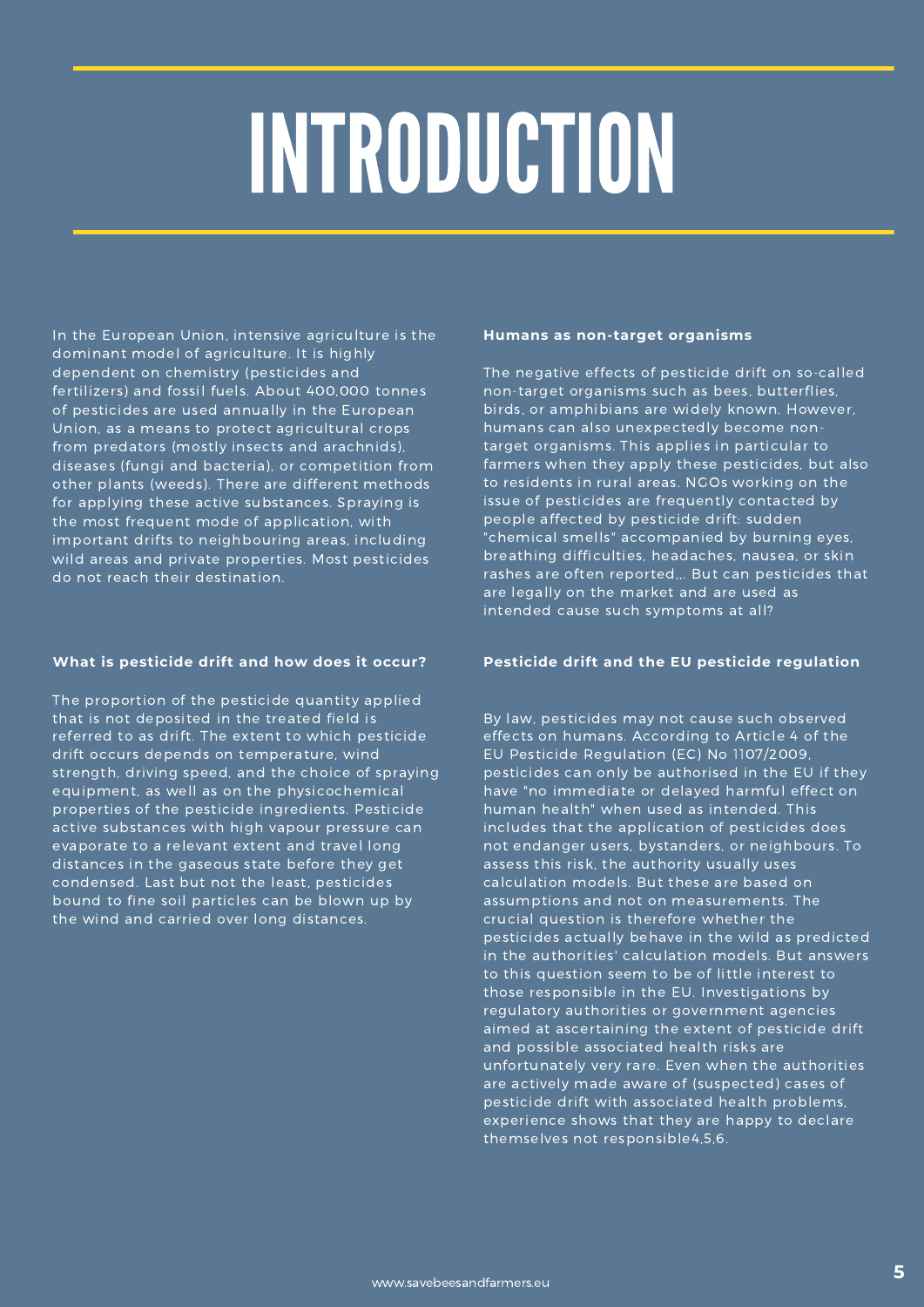### **Possible health consequences**

Given the abundance of epidemiological studies showing a correlation between the proximity of the place of residence to agricultural areas and the frequency of premature births and malformations, autism spectrum disorders, ADHS, Parkinson's disease, respiratory diseases, as well as numerous types of cancer including childhood cancer, such disinterest on the side of the authorities is disconcerting.

From a legal point of view, the responsibility of the regulatory authority does not end with the issuing of the approval notice; especially not if, in the course of the application of a pesticide, it should become apparent that the requirements for approval according to Article 4 and/or Article 29 of the EU-pesticide regulation may not (or no longer) be met.

However, governmental investigations into the issue of pesticide drift are far too rare. Many of the systematic scientific investigations - such as the investigation of pesticides in South Tyrolean playgrounds or residential interiors in agriculturally managed areas of France - can be traced back to private initiatives with the participation of those directly affected. This also applies to what is probably the most extensive measurement programme for airborne pesticides to date, covering 163 sites throughout Germany. Two major findings were: 10% of the pesticide active substances investigated were responsible for 90% of the positive detections (by far the most frequent was the herbicide active substance glyphosate and its metabolite AMPA). Secondly, no "pesticide-free" sites could be found, not even in the most remote areas, which are, all the more, under nature conservation. The latter finding is particularly worrying since we can assume that the extent of pesticide contamination increases significantly with proximity to intensively farmed areas.

### **Aim of the present study**

Against this background, the initiators of the European Citizens' Initiative Save Bees and Farmers have initiated a sample survey to assess indoor pesticide exposure in agricultural regions of different EU Member States. House dust is generally considered a good indicator of indoor exposure to environmental toxins of different origins. Recent studies have, in particular, shown that house dust analysis is suitable to characterise the accumulation of pesticides in residential areas as a result of drift from agricultural use.

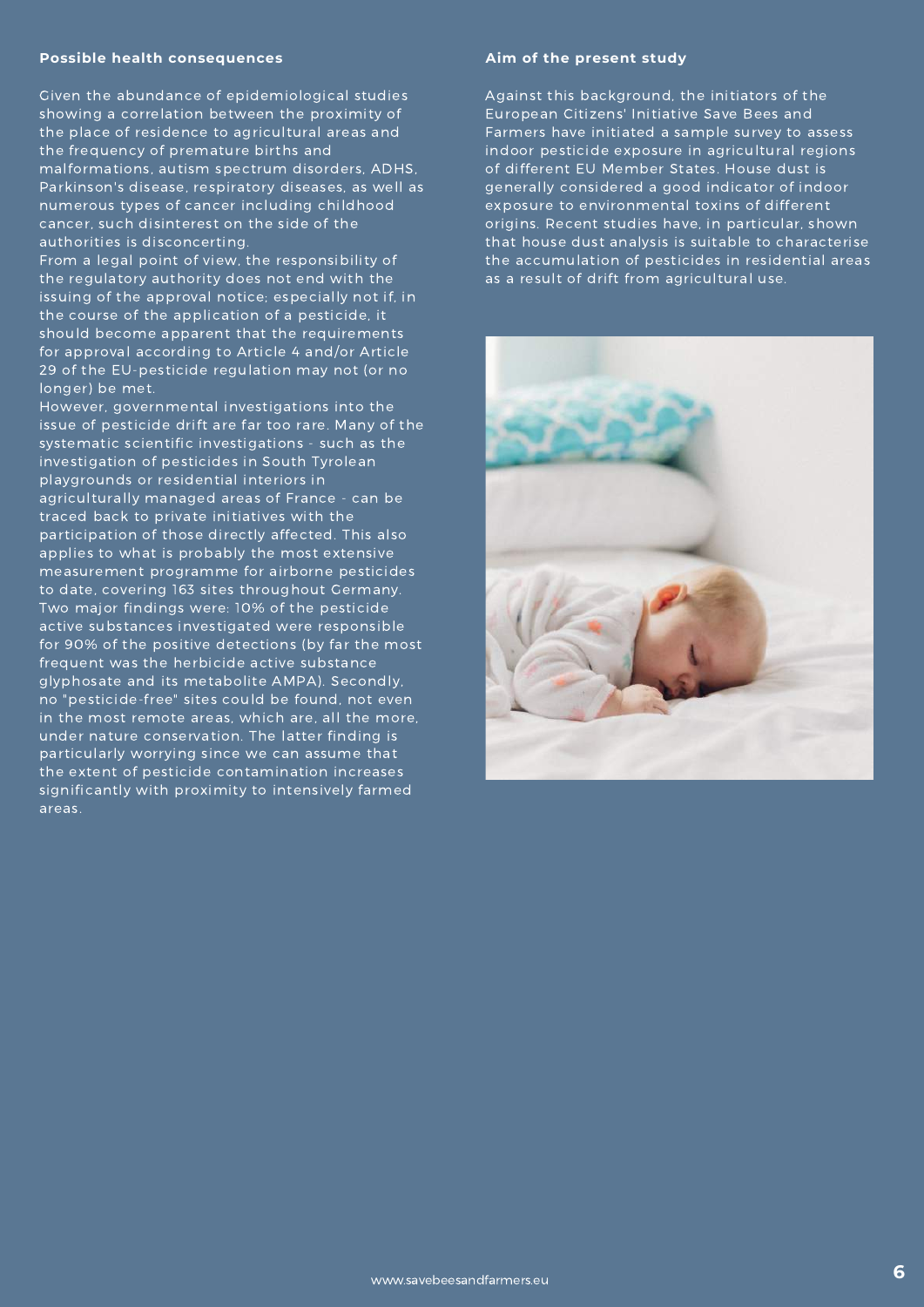## METHODS

Following a Citizen Science Approach, the initiators of the European Citizens' Initiative "Save Bees and Farmers"17 addressed a letter to organisations in all 27 EU Member States officially supporting the Citizens' Initiative in April 2021 and invited them to participate in the present sample study. The contracted laboratory received samples from 21 member states.

### **Sampling**

The requirement for each partner organisation in these 21 Member States was 1) to identify a private residence in an intensively farmed area with the distance between their house and the nearest agricultural land being less than 100 meters, and 2) to ensure that a house dust sample was taken there in June-July 2021 and sent immediately by post to our testing laboratory YOOTEST in France for further analysis. The instructions for sample collection (see Appendix, Table A, p. X), as well as the corresponding equipment, were provided to the participants by the laboratory by post. The bedroom was determined as a suitable location for the sample (in one case, the sample was taken in the working room, as the bedroom was equipped with an air filter meant to reduce pesticide exposure). All participants were asked not to vacuum for one week before sampling. The sampling itself was done with the help of a conventional vacuum cleaner, on which the attachment with a collection bag provided by the laboratory was mounted.

### **Pesticide Analysis**

The method for pesticide analysis in dust was developed by YOOTEST and it analysed 30 active substances listed in the Annex (Table A, p. X). Although these 30 active substances represent less than 10% of the pesticide active substances authorised in the EU, they still cover the majority of those pesticides that were frequently found in other comparable studies. However, the spectrum of analysis does not include glyphosate and its metabolite AMPA, the active ingredient most frequently detected in similar studies, for reasons of analytical and cost complexity.

### **Quantification**

The sensitivity of the analytical method is variable for all pesticide active substances. The resulting different detection limits (LD = Limit of Detection) and limits of quantification (LQ = Limit of Quantification) can be seen in the appendix (....). For pesticide exposures that were above the LD but below the LQ (yellow cells of the table), the LD was taken as the actual value for simplification. This conservative approach ensured that the calculated cumulative exposures were not overestimated (see Annex, Table A, p. X)

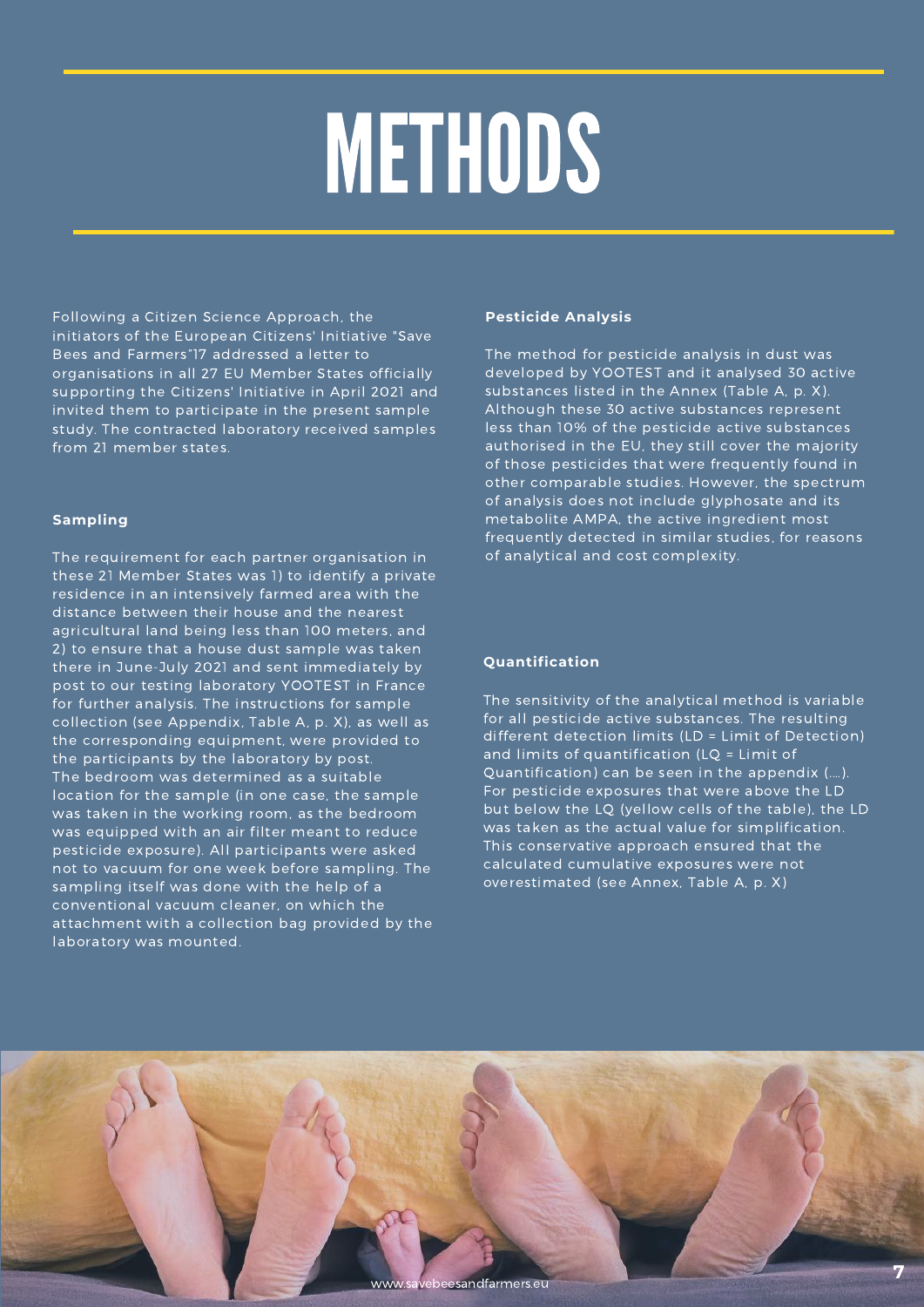## RESULTS

An overview of all analytical results is given in the Annex (Table A):

Pesticide residues were detected in all 21 EU countries. The highest load measured by the number of active substances detected was 23 active substances (Belgium); the lowest was one active substance (Malta) (see Fig. 1).

### Figure 1



The highest pesticide load (measured by the total amount of pesticide active substances detected) was 4942 mg/kg (Denmark); the lowest was 3 mg/kg (Malta) (see Fig 2).

[www.savebeesandfarmers.eu](http://www.savebeesandfarmers.eu/)

### Figure 2

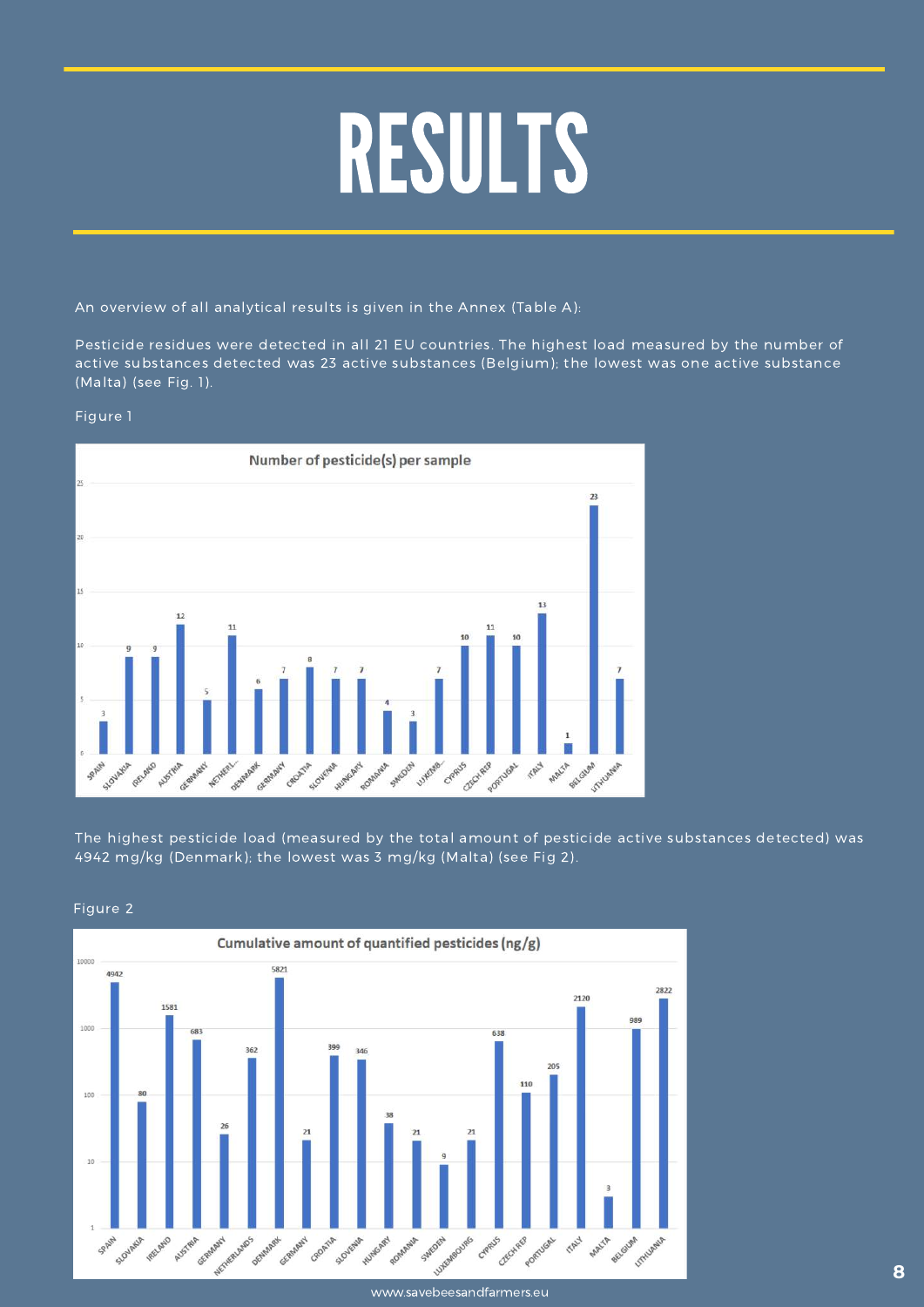Of the 30 pesticide active substances that have been analysed in this study, 24 could be detected. The most frequently detected active substances were spiroxamine, pyraclostrobin and fluopyram. These three active substances were detected in more than 75% of all samples. The following table provides an overview of the detected active substances, sorted by their detection frequency.

### Figure 3



#### Note:

It should be noted that the results of the present study are snapshots that are specific only to the respective (randomly selected) sites and the respective time of the study. They do not allow any comparative conclusions to be drawn about average pesticide contamination in individual EU countries, which was never the aim of this study.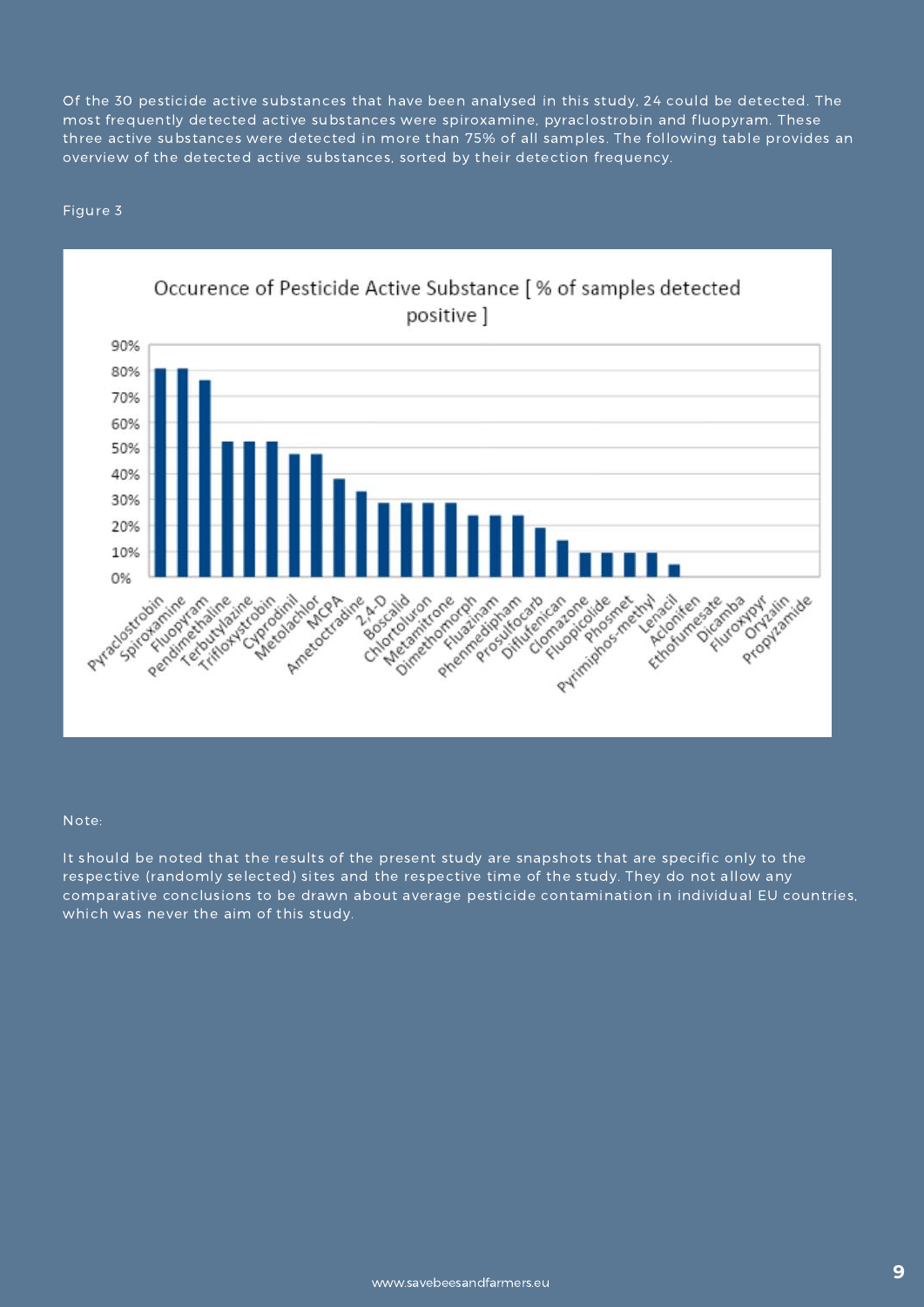## **CONCLUSION**

The results we have been able to obtain with 21 samples from different EU member states and using a study spectrum limited to only 30 active substances, out of the 450 EU-approved pesticides, clearly demonstrate that people living in agricultural areas can be exposed to measurable levels of a variety of pesticide active substances in their homes all over the EU.

Human biomonitoring studies have found a link between pesticide contamination in house dust and in the body samples of household residents. Moreover, residents living closer to pesticidetreated agricultural land not only tend to have higher levels of pesticides in hair samples and urine, but also higher levels of DNA damage, oxidative stress markers, and reduced cholinesterase activity than people living further away.

**N**umerous epidemiological studies have demonstrated a link between proximity to agricultural areas and the incidence of various chronic diseases such as cancer, infertility, miscarriages, birth malformations, and hormonal disorders7-13. Against this background, it is particularly worrying that many of the pesticide active ingredients that end up in Europeans' bedrooms can be linked to the above-mentioned negative health effects, according to EU regulators and scientists.

**T**wo of the 24 detected pesticide active substances (Chlortoluron und Lenacil) have been classified by EU regulators as suspected human carcinogens, and four pesticides (Spiroxamine, Chlortoluron, Fluazinam, Phosmet) were classified as suspected reproductive toxins. Reprotoxic substances are chemicals that have the potential of damaging human reproduction and causing malformations in the unborn child. Moreover, according to the scientific literature, five more pesticides have the potential to damage our hormone systems (2,4-D, Fluazinam, Metolachlor, Pendimethalin, Phosmet).

In 2009, the EU set a regulatory framework aiming at reducing farmers' dependency on pesticides. The aim of this directive was to reduce exposure of citizens and the environment to pesticides and stimulate the uptake of non-chemical alternatives. Twelve years later, the European Commission itself acknowledged that the implementation of this directive has failed, and throughout the EU, pesticide use has not gone down. This is due to a lack of political will and to the great influence of the agricultural industry, which is preventing the needed changes.

On the other hand, scientific reports show that pesticide-free agroecological practices can feed the world and that we have the tools to develop virtuous agriculture that reconciles food or feed production and the environment.

In the meantime, the European Commission has acknowledged that the current intensity of pesticide use in European agriculture is causing major ecological damage and health risks. Therefore in May 2020, the European Commission set the target of halving the use and risk of pesticides by 2030 as part of the European Green Deal. However, there is fierce opposition from the pesticide industry and – unfortunately - most of the member states.

Our European Citizens' Initiative Save Bees and Farmers aims at collecting 1 million signatures by 30 September 2021, asking a pesticide-free agriculture throughout the EU. A successful ECI will trigger a legislative process at European Commission and European Parliament levels to phase out the use of synthetic pesticides in the EU, within 15 years and restore biodiversity on agricultural land.

It should be noted that the results of the present study are snapshots that are specific only to the respective (randomly selected) sites and the respective time of the study. They do not allow any comparative conclusions to be drawn about average pesticide contamination in individual EU countries, which was never the aim of this study.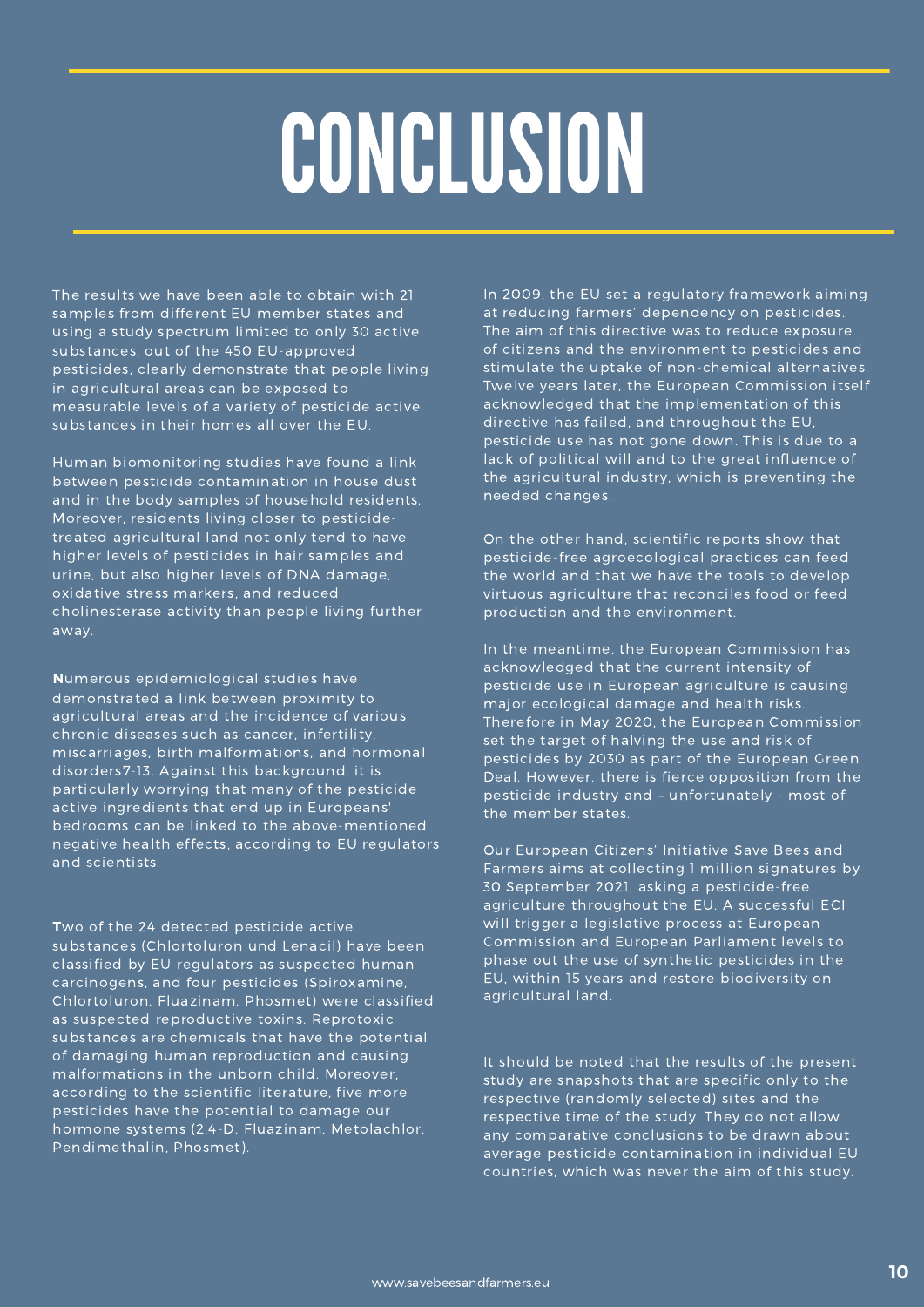# TESTIMONIES



#### **CROATIA**

*"It is increasingly difficult to live in an environment that is heavily overloaded with all kinds of pesticides, spread mindlessly by individuals and the local authorities. There thyroid disruption etc.) to an unexpected degree, given that Hvar island is famous for its natural beauty. We at Eco Hvar are doing our best to change mindsets and practices, in the hope that Hvar will eventually GO ORGANIC!"*

- Vivian Grisogono

### **ESTONIA**

*"Well, it is a risky thing, to live near intensive fields. When the direction of the wind is bad, then it blows the pesticide residues towards our bees and sometimes they die. If we are lucky, then there are no big problems some years. My concern is, that even if I replace my bees (who have died because of the pesticides), who will replace wild bees? Bumble bees? Other useful insects?"*

#### - Aado Niinep

#### **CZECH REPUBLIC**

*"Raising children close to the fields presumably rich in pesticides is sometimes stressful: especially when the spraying machinery is coming, we are leaving the area in a big hurry, farmers are used to intensifying their production for decades, nearly all the green spots from the landscape have been wiped out and they are returning very slowly. Due to harmfully set agricultural subsidies, the farmers expand the fields centimeter to the centimeter, year by year. And new trees in the landscape are still more a miracle than a stable trend. It's sad. But there are also some examples of returning old roads and alleys in the road, green places, and a more naturefriendly style of agriculture. So there is some hope."*

*-* Jan Skalik



### **SPAIN**

*"The house is located in a rural area on the banks of the Ría de Arousa. It is somewhat isolated and surrounded by small multi-owner vineyards interspersed with strips of different types of crops are so many owners and crops, each one uses their own phytosanitary products in a more or less professional way and it is quite easy for the excess to be transported by air"*

### - Luis Dorrio **11**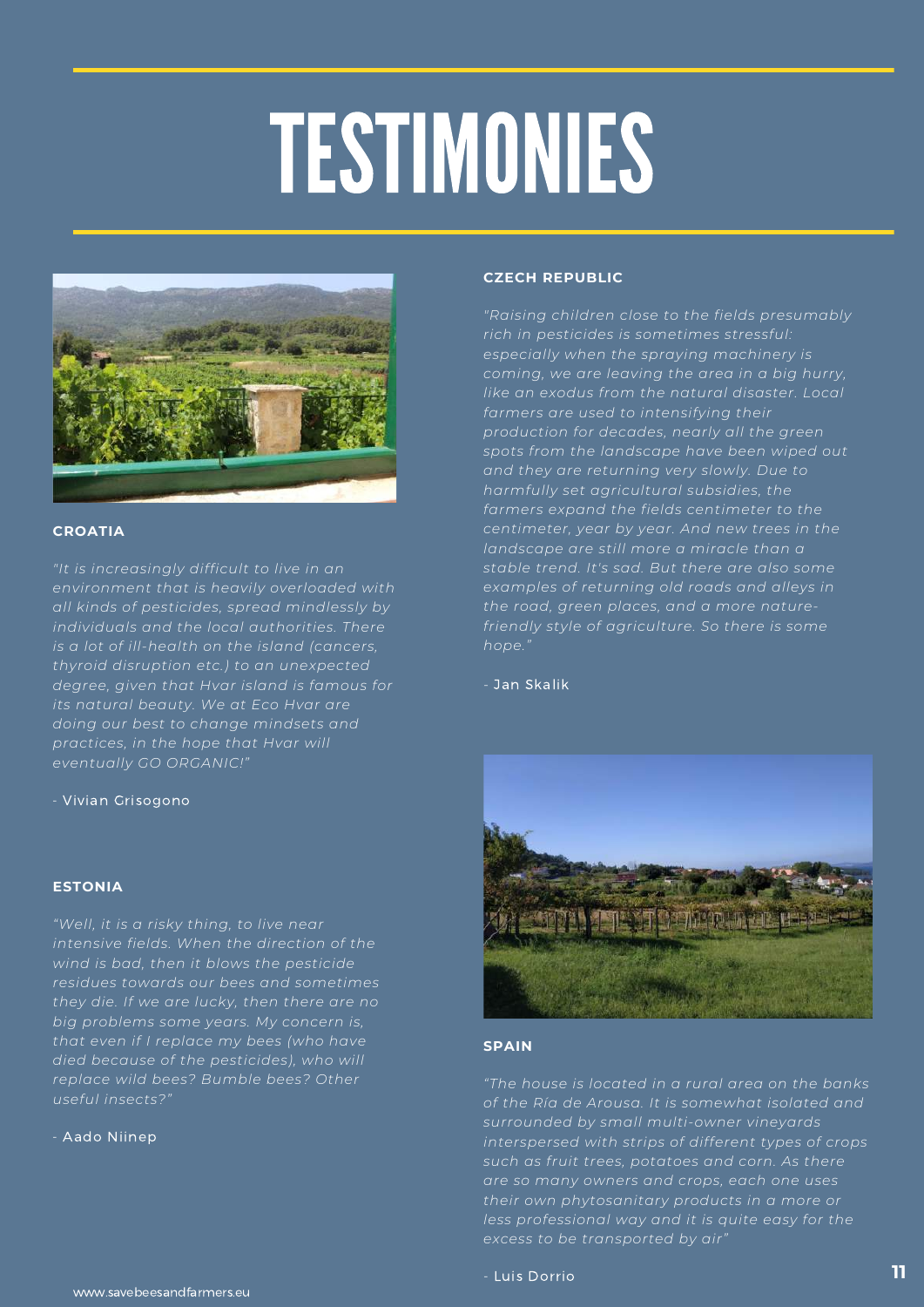

### **MALTA**

*"In Malta open spaces are a luxury, so in my case, I do prefer having agricultural land next door other than the main road or a high rise building. In a semi-arid country such as Malta, open agricultural land allows aquifer recharge and the use of this land for agricultural purposes somewhat discourages further development and land speculation."*

#### - Keith Buhagiar



### **DENMARK**

*"The farm is surrounded by large, conventional fields, where mostly barley and wheat is grown.*

*In some cases, the fields are less than 50 meters away from the residential building. Normally, it is not a problem, but there can be strong smells of slurry and in the early hours of some spring mornings, I can also detect the pesticides.*

*What I have done, is to have some pastures with sheep on most sides of the property. There is also a large garden with tall trees close."*



### **SLOVENIA**

*"Unfortunately, in Slovenia there is a regulation that hop fields are more than only 20 m away from residential houses, schools. Definitely not enough. These conditions are existing because awareness of the use of toxic pesticides has barely begun. It started among consumers, but not yet among farmers. As an agronomist and following the recommended professional policy measures, I still have no hope that the state of the farming methodology will soon change into a method of organic and biodynamic farming. Unfortunately, there is no political will yet, and there are too many violent guidelines for competitiveness, for increasing agricultural production per unit, and too much consideration is given to the pressures of plant protection. Unfortunately, there is still not enough atmosphere to work on strengthening agricultural crops / plants, no attempts to use homeopathic remedies, no attempts to use biodynamic preparations, teas and other natural active ingredients. There is too little concern to increase soil fertility and preserve traditional old varieties. We have enough knowledge to be able to ban the use of pesticides in a few years and offer a method of biodynamic farming, but we have neither the opportunity because there is no political, much less economic, nor technological will. I am grateful for the opportunity to participate in this international project by preparing a sample of house dust and I look forward to the result and further cooperation. I hope that we will help raise the awareness of agronomists and farmers and contribute to reducing the use of pesticides.*

- Maja Klemen Cokan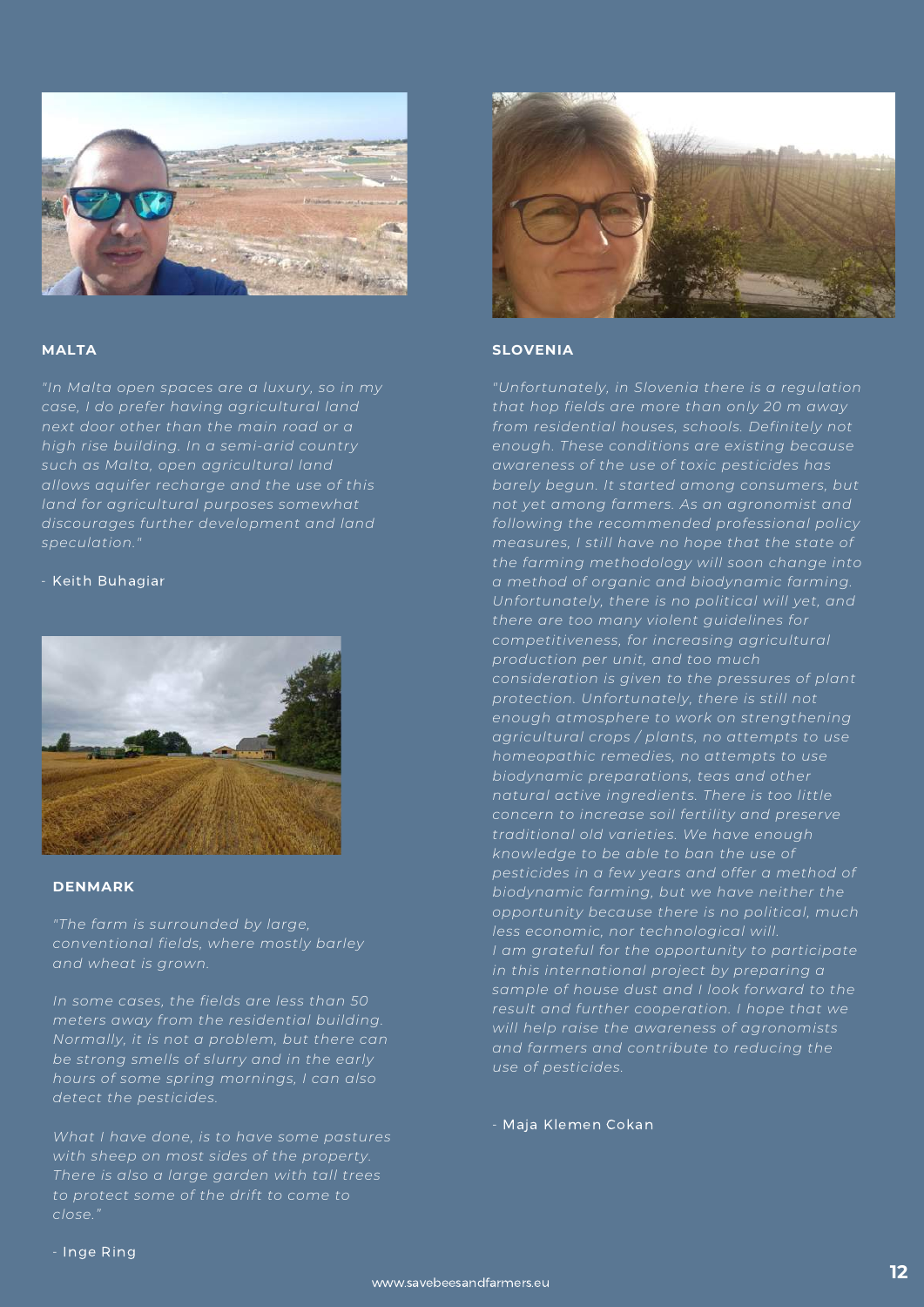

#### **HUNGARY**

*"It really saddens me to see that living in the countryside can so easily come with the risk of being constantly exposed to and gardeners of nearby agricultural fields, orchards and vineyards seem to be either unaware or completely ignorant of the potential hazard that their regularly applied chemicals might constitute to the people who live here..not to mention to bees and other pollinators. One might assume that at least they adjust the time of spraying in a way to minimise the number of affected neighbours, but it is rarely the should be certainly increased."*

- Klára Boromisza

### **IRELAND**

*"I live next to a farm which has been tilled intensively for over thirty years. I am concerned about the effect this farm is having on the environment and in particular my drinking water. The run-off from sprays after a rain shower must go directly into the water courses and groundwater. I have a reverse osmosis system on my drinking water and hope that this removes any agricultural chemicals which may be in the water. I have noticed that there is very little wildlife activity on my neighbour's contributing to the loss of biodiversity. I have an old pasture farm and use no artificial fertilisers or chemicals sprays on my land. I practise Holistic Planned Grazing and hope to show that regenerative agriculture gives better financial rewards as well as improving soil fertility, biodiversity and the well-being of the farmer."*

*-* Suzanne Brady

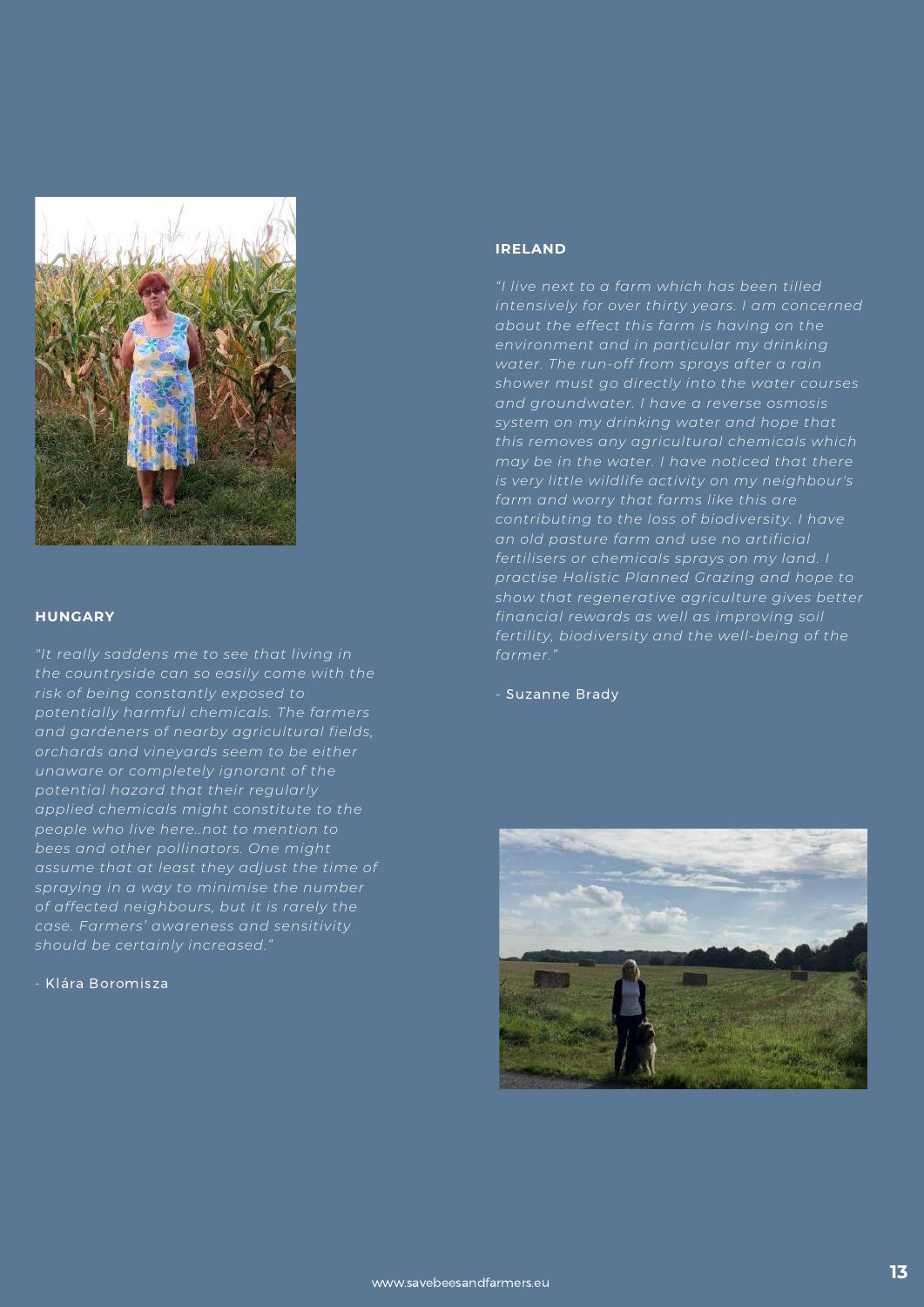

#### **GERMANY**

*"We live near a huge field. It extends all the way to the property fences of our village. For at least 30 years it has been tormented with pesticides and artificial fertilizers on an industrial scale. usually, corn and rapeseed are grown alternately. As a result, butterflies, bees, beetles, birds, amphibians and small mammals have disappeared. The birds throw their young out of the nest because there are hardly any insects left.*

*Not only here, but in the whole of the Uckermark, the fields are tormented by the agricultural industry. People don't fall dead immediately, but they have more respiratory problems, Parkinson's disease and cancer. It is very difficult to prove causality here: years often pass between exposure to the poison and creeping illness.*

*How can you poison your own livelihoods? When dealing with politics and the authorities, I always run into a wall."*

- Sybilla Keitel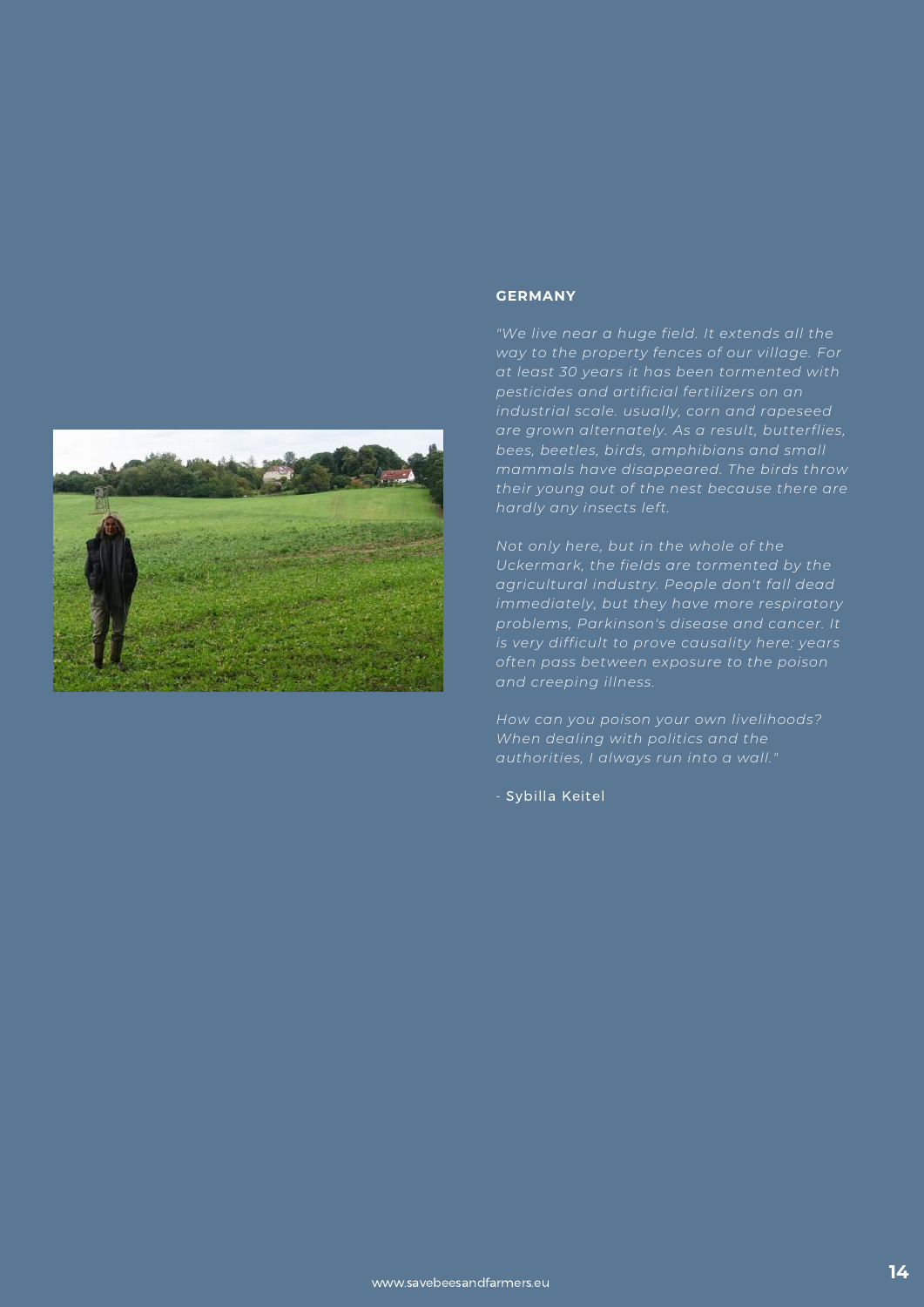## REFERENCES

1 www.savebeesandfarmers.eu

2 Gangemi S, Miozzi E, Teodoro M, Briguglio G, De Luca A, Alibrando C, Polito I, Libra M (2016) Occupational exposure to pesticides as a possible risk factor for the development of chronic diseases in humans. Mol Med Rep 14:4475–4488. https://www.spandidos-publications. com/10.3892/mmr.2016.5817 3 US-EPA: https://www.epa.gov/reducing-pesticide-drift/introduction-pesticide-drift

4 Dereumeaux et al. Pesticide exposures for residents living close to agricultural lands: A review; Environment International 134 (2020) https://www.sciencedirect.com/science/article/pii/ S0160412019314898

5 GLOBAL 2000 (2017) Vom Winde verweht: Gesundheitsrisiko Pestizidabdrift? Ein Fallbeispiel. https://www.global2000.at/sites/global/files/Report\_Pestizidabdrift.pdf

6 PAN Germany (2000) Leben im Giftnebel -Betroffene berichten von PestizidAbdrift

https://pan-germany.org/download/leben-im-giftnebel-betroffene-berichten-von-pestizid-abdrift 7 Personal communications from victims of pesticides drifts

8 Larsen, A.E., Gaines, S.D., Deschenes, O., 2017. Agricultural pesticide use and adverse birth outcomes in the san joaquin valley of california. Nat. Commun. 8, 302

9 Sagiv, S.K., Harris, M.H., Gunier, R.B., Kogut, K.R., Harley, K.G., Deardorff, J., et al., 2018. Prenatal organophosphate pesticide exposure and traits related to autism spectrum disorders in a population living in proximity to agriculture. Environ. Health Perspect. 126.

10 Gunier, R.B., Bradman, A., Castorina, R., Holland, N.T., Avery, D., Harley, K.G., et al., 2017a. Residential proximity to agricultural fumigant use and iq, attention and hyperactivity in 7-year old children. Environ. Res. 158, 358–365.

11 Brouwer, M., Huss, A., van der Mark, M., Nijssen, P.C.G., Mulleners, W.M., Sas, A.M.G., et al., 2017. Environmental exposure to pesticides and the risk of parkinson's disease in the netherlands. Environ. Int. 107, 100–110.

12 Raanan, R., Gunier, R.B., Balmes, J.R., Beltran, A.J., Harley, K.G., Bradman, A., et al., 2017. Elemental sulfur use and associations with pediatric lung function and respiratory symptoms

in an agricultural community (california, USA). Environ. Health Perspect. 125.

13 Collective expert review on the health effects of pesticides, Inserm, 2021.

Carles C. et al. 2017. Residential proximity to agricultural land and risk of brain tumor in the general population. Environ. Res., 159, pp. 321-330

Gómez-Barroso, D., García-Pérez, J., López-Abente, G. et al. Agricultural crop exposure and risk

of childhood cancer: new findings from a case–control study in Spain. Int J Health Geogr 15,

18 (2016). https://doi.org/10.1186/s12942-016-0047-7

14 Linhart, C., Niedrist, G.H., Nagler, M. et al. Pesticide contamination and associated risk factors

at public playgrounds near intensively managed apple and wine orchards. Environ Sci Eur

31, 28 (2019). https://doi.org/10.1186/s12302-019-0206-0 https://enveurope.springeropen.

com/articles/10.1186/s12302-019-0206-0

15 <https://www.yootest.com/products/campagne-pesticides-generation-futures-exporip#15333709>

16 Maren Kruse-Plaß, Ulrich Schlechtriemen, Werner Wosniok. Pestizid-Belastung der Luft - Eine deutschlandweite Studie zur Ermittlung der Belastung der Luft mit Hilfe von technischen Sammlern, Bienenbrot, Filtern aus Be- und

Entlüftungsanlagen und Luftgüte-Rindenmonitoring hinsichtlich des Vorkommens von Pestizid-Wirksto en, insbesondere Glyphosat(2020) http://www.umweltinstitut.org/fileadmin/Mediapool/Aktuelles\_ab\_2016/2020/2020\_09\_29\_Pestizid-Studie Enkeltauglich/Studie Pestizid-

[Belastung\\_der\\_Luft\\_UmweltinstitutM%C3%BCnchen\\_B%C3%BCndis\\_enkeltaugliche\\_Landwirtschaft.pdf](http://www.umweltinstitut.org/fileadmin/Mediapool/Aktuelles_ab_2016/2020/2020_09_29_Pestizid-Studie_Enkeltauglich/Studie_Pestizid-Belastung_der_Luft_UmweltinstitutM%C3%BCnchen_B%C3%BCndis_enkeltaugliche_Landwirtschaft.pdf)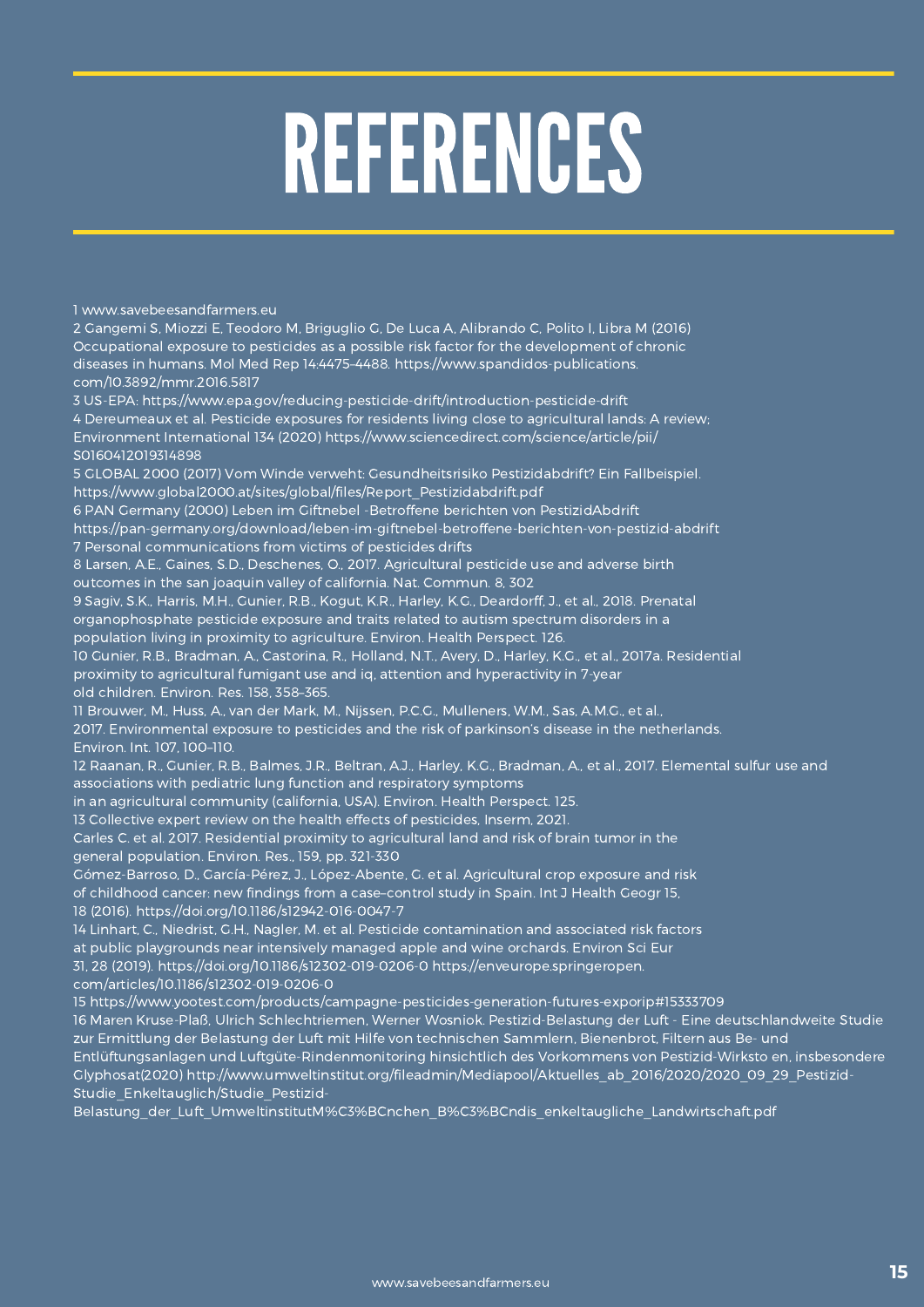17 [www.savebeesandfarmers.eu](http://www.savebeesandfarmers.eu/) European Citizens' Initiative "Save bees and farmers" ! Towards a bee-friendly agriculture for a healthy environment [https://europa.eu/citizens-initiative/initiatives/details/2019/000016\\_en](https://europa.eu/citizens-initiative/initiatives/details/2019/000016_en)

18 Butte, Werner & Heinzow, Birger. (2002). Pollutants in house dust as indicators of indoor contamination. Reviews of environmental contamination and toxicology. 175. 1-46.

https://www.researchgate.net/publication/11182831\_Pollutants\_in\_house\_dust\_as\_indicators\_ of indoor contamination

19 Deziel, N.C., Freeman, L.E., Graubard, B.I., Jones, R.R., Hoppin, J.A., Thomas, K., et al., 2017. Relative contributions of agricultural drift, para-occupational, and residential use exposure pathways to house dust pesticide concentrations: meta-regression of published data. Environ.

Health Perspect. 125, 296–305. <https://www.ncbi.nlm.nih.gov/pmc/articles/PMC5332194/> 20 Eitzel, M V et al (2017) Citizen Science Terminology Matters: Exploring Key Terms

https://theoryandpractice.citizenscienceassociation.org/articles/10.5334/cstp.96/

21 <https://en.yootest.com/air-quality-news/c/0/i/48705517/yootest-committed-participatory-science> 22 Dereumeaux et al. Pesticide exposures for residents living close to agricultural lands: A review;

Environment International 134 (2020) 105210

23 EU Pesticides Database: https://ec.europa.eu/food/plant/pesticides/eu-pesticides-database/activesubstances/?event=as.details&as\_id=267

24 Mnif W, Hassine AIH, Bouaziz A, Bartegi A, Thomas O, Roig B (2011) Effect of endocrine disruptor pesticides: a review. J Environ Res Public Health, Int.

https://www.mdpi.com/1660-4601/8/6/2265

25 Directive 128/2009/EC on the Sustainable Use of Pesticides.

26 Xavier Poux (AScA, IDDRI), Pierre-Marie Aubert (IDDRI. An agroecological Europe in 2050: multifunctional agriculture for healthy eating Findings from the Ten Years For Agroecology (TYFA) modelling exercise (2018) https://www.iddri.org/sites/default/files/PDF/Publications/ Catalogue Iddri/Etude/201809-ST0918EN-tyfa.pdf

27 https://ec.europa.eu/commission/presscorner/detail/en/SPEECH\_20\_923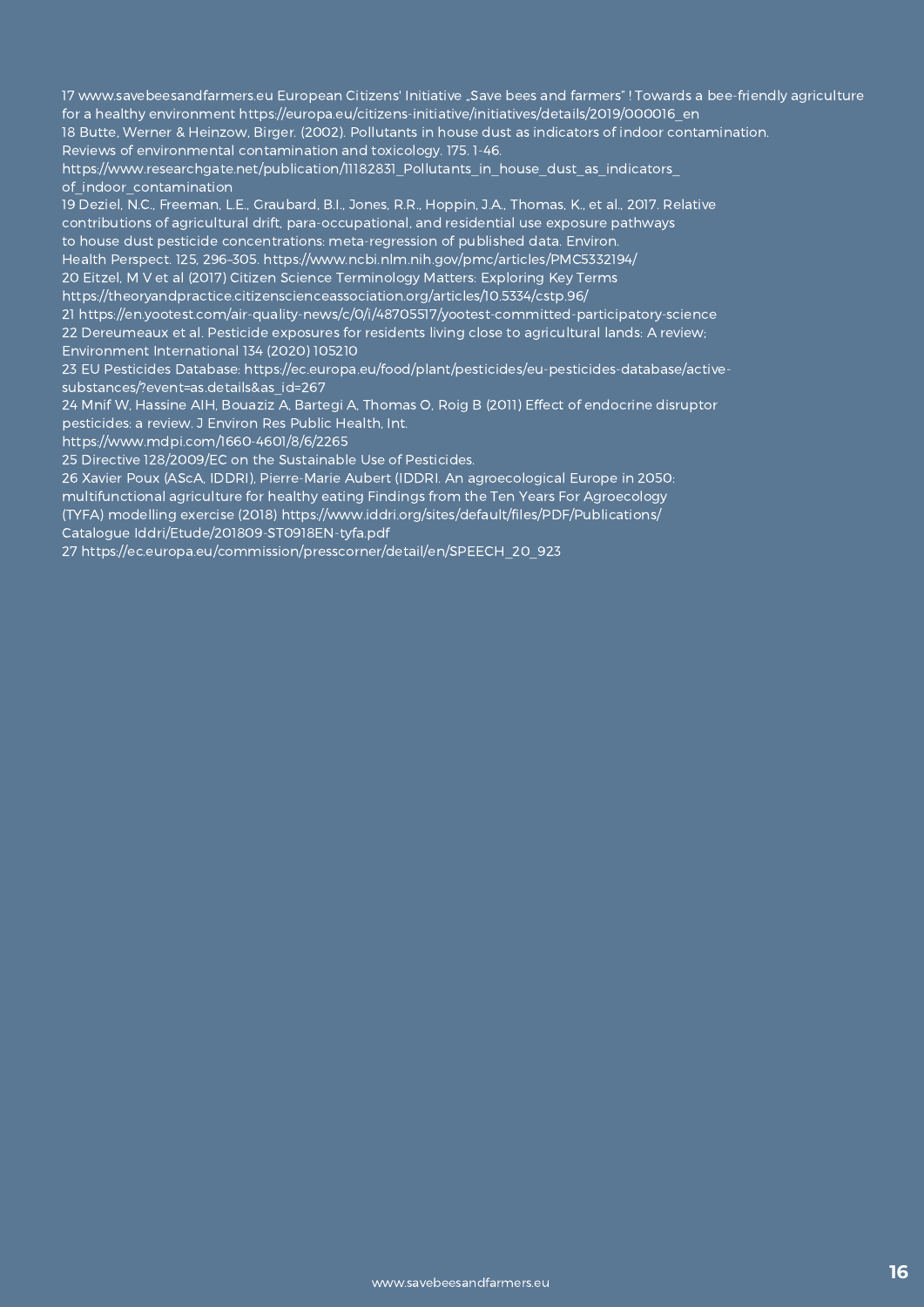### ANNEX

### Table A - Results of pesticide residue tests in 21 EU Member States

| PESTICIDE                 | <b>SPAIN</b> | SLOVAKIA     | <b>IRELAND</b> | <b>AUSTRIA</b> | <b>GERMANY</b> | <b>NETHERLANDS</b> |  |
|---------------------------|--------------|--------------|----------------|----------------|----------------|--------------------|--|
|                           | YD-0521-a1in | YD-0521-5b2z | YD-0521-rxuw   | YD-0521-eadc   | YD-0521-le73   |                    |  |
|                           | uo           | mp           | 5r             | rz             | x7             | YD-0521-d1kbq7     |  |
| Concentrations<br>in ng/g | 112759       | 112760       | 112770         | 112784         | 112787         | 112864             |  |
| Substance                 | Final Conc.* | Final Conc.* | Final Conc.*   | Final Conc.*   | Final Conc.*   | Final Conc.*       |  |
| Aclonifen                 | <b>ND</b>    | <b>ND</b>    | <b>ND</b>      | <b>ND</b>      | <b>ND</b>      | <b>ND</b>          |  |
| Diflufenican              | <b>ND</b>    | <b>ND</b>    | 29,0           | <b>ND</b>      | <b>ND</b>      | <b>ND</b>          |  |
| Ethofumesate              | <b>ND</b>    | <b>ND</b>    | <b>ND</b>      | <b>ND</b>      | <b>ND</b>      | ND.                |  |
| Pendimethaline            | <b>ND</b>    | 3,0          | <b>ND</b>      | 35,2           | 13,7           | 127                |  |
| $2,4-D$                   | 4936         | <b>ND</b>    | 795            | <b>ND</b>      | <b>ND</b>      | <b>ND</b>          |  |
| Ametoctradine             | 3,0          | <b>ND</b>    | <b>ND</b>      | <b>ND</b>      | <b>ND</b>      | <b>ND</b>          |  |
| Boscalid                  | <b>ND</b>    | 40,8         | <b>ND</b>      | 29,5           | <b>ND</b>      | <b>ND</b>          |  |
| Chlortoluron              | <b>ND</b>    | <b>ND</b>    | <b>ND</b>      | <b>ND</b>      | 3,0            | <b>ND</b>          |  |
| Clomazone                 | <b>ND</b>    | <b>ND</b>    | <b>ND</b>      | <b>ND</b>      | <b>ND</b>      | <b>ND</b>          |  |
| Cyprodinil                | <b>ND</b>    | 17,7         | <b>ND</b>      | 42,8           | <b>ND</b>      | 3,0                |  |
| Dicamba                   | <b>ND</b>    | <b>ND</b>    | <b>ND</b>      | <b>ND</b>      | <b>ND</b>      | <b>ND</b>          |  |
| Dimethomorph              | <b>ND</b>    | <b>ND</b>    | ND             | <b>ND</b>      | <b>ND</b>      | <b>ND</b>          |  |
| Fluazinam                 | <b>ND</b>    | <b>ND</b>    | <b>ND</b>      | 340            | <b>ND</b>      | 3,0                |  |
| Fluopicolide              | <b>ND</b>    | <b>ND</b>    | <b>ND</b>      | <b>ND</b>      | <b>ND</b>      | <b>ND</b>          |  |
| Fluopyram                 | 3,0          | 3,0          | 3,0            | 11,9           | <b>ND</b>      | 3,0                |  |
| Fluroxypyr                | <b>ND</b>    | <b>ND</b>    | <b>ND</b>      | <b>ND</b>      | <b>ND</b>      | <b>ND</b>          |  |
| Lenacil                   | <b>ND</b>    | <b>ND</b>    | <b>ND</b>      | <b>ND</b>      | <b>ND</b>      | <b>ND</b>          |  |
| <b>MCPA</b>               | <b>ND</b>    | <b>ND</b>    | 739            | 30,3           | <b>ND</b>      | 197                |  |
| Metamitrone               | <b>ND</b>    | <b>ND</b>    | 3,0            | 133            | <b>ND</b>      | 3,0                |  |
| Metolachlor               | <b>ND</b>    | <b>ND</b>    | 3,0            | 3,0            | <b>ND</b>      | 3,0                |  |
| Oryzalin                  | <b>ND</b>    | <b>ND</b>    | <b>ND</b>      | <b>ND</b>      | <b>ND</b>      | <b>ND</b>          |  |
| Phenmedipham              | <b>ND</b>    | <b>ND</b>    | <b>ND</b>      | <b>ND</b>      | <b>ND</b>      | 3,0                |  |
| Phosmet                   | <b>ND</b>    | <b>ND</b>    | <b>ND</b>      | <b>ND</b>      | <b>ND</b>      | <b>ND</b>          |  |
| Propyzamide               | <b>ND</b>    | <b>ND</b>    | <b>ND</b>      | <b>ND</b>      | <b>ND</b>      | <b>ND</b>          |  |
| Prosulfocarb              | <b>ND</b>    | 3,0          | <b>ND</b>      | <b>ND</b>      | <b>ND</b>      | 3,0                |  |
| Pyraclostrobin            | <b>ND</b>    | 3,0          | 3,0            | 3,0            | 3,0            | 14,1               |  |
| Pyrimiphos-meth<br>yl     | <b>ND</b>    | <b>ND</b>    | <b>ND</b>      | <b>ND</b>      | <b>ND</b>      | <b>ND</b>          |  |
| Spiroxamine               | <b>ND</b>    | 3,0          | 3,0            | 3,0            | 3,0            | <b>ND</b>          |  |
| Terbutylazine             | <b>ND</b>    | 3,0          | 3,0            | 3,0            | 3,0            | <b>ND</b>          |  |
| Trifloxystrobin           | <b>ND</b>    | 3,0          | <b>ND</b>      | 48,4           | <b>ND</b>      | 3,0                |  |

\*Final concentration: Yellow cells: Detected with a concentration between the Limit of Detection and Limit of Concentration: the value of the Limit of Detection has been used for calculating the final pesticide concentration in the sample.

ND: Not Detected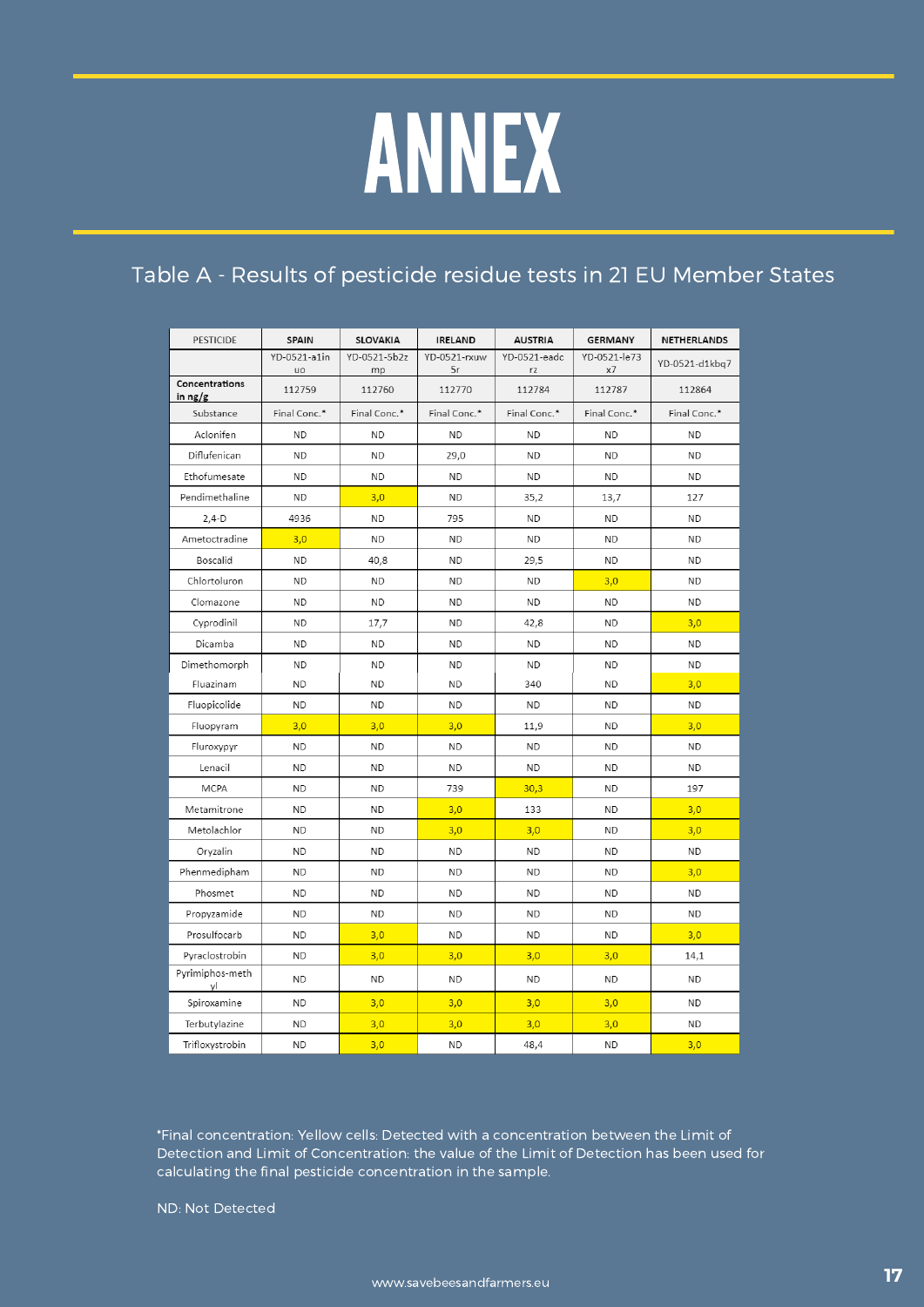| PESTICIDE                 | <b>DENMARK</b>     | <b>GERMANY</b>     | <b>CROATIA</b>     | <b>SLOVENIA</b>    | <b>HUNGARY</b>     | <b>ROMANIA</b>     | <b>SWEDEN</b>      |
|---------------------------|--------------------|--------------------|--------------------|--------------------|--------------------|--------------------|--------------------|
|                           | YD-0521-1v8<br>qyf | YD-0521-sj4o<br>7h | YD-0521-vkh<br>u1i | YD-0521-xin0<br>uh | YD-0521-g3t<br>cnd | YD-0521-sfql<br>zu | YD-0521-za3<br>taq |
| Concentrations in<br>ng/g | 112865             | 112866             | 112872             | 112873             | 112876             | 112941             | 112947             |
| Substance                 | Final Conc.*       | Final Conc.*       | Final Conc.*       | Final Conc.*       | Final Conc.*       | Final Conc.*       | Final Conc.*       |
| Aclonifen                 | <b>ND</b>          | <b>ND</b>          | <b>ND</b>          | <b>ND</b>          | <b>ND</b>          | <b>ND</b>          | <b>ND</b>          |
| Diflufenican              | <b>ND</b>          | <b>ND</b>          | <b>ND</b>          | <b>ND</b>          | <b>ND</b>          | <b>ND</b>          | <b>ND</b>          |
| Ethofumesate              | <b>ND</b>          | <b>ND</b>          | <b>ND</b>          | <b>ND</b>          | <b>ND</b>          | <b>ND</b>          | ND.                |
| Pendimethaline            | <b>ND</b>          | <b>ND</b>          | 10,5               | 3,0                | 10,2               | <b>ND</b>          | <b>ND</b>          |
| $2,4-D$                   | <b>ND</b>          | <b>ND</b>          | <b>ND</b>          | <b>ND</b>          | <b>ND</b>          | <b>ND</b>          | <b>ND</b>          |
| Ametoctradine             | <b>ND</b>          | <b>ND</b>          | <b>ND</b>          | <b>ND</b>          | <b>ND</b>          | <b>ND</b>          | 3,0                |
| Boscalid                  | <b>ND</b>          | <b>ND</b>          | 104                | <b>ND</b>          | <b>ND</b>          | <b>ND</b>          | <b>ND</b>          |
| Chlortoluron              | <b>ND</b>          | 3,0                | 3,0                | <b>ND</b>          | <b>ND</b>          | <b>ND</b>          | <b>ND</b>          |
| Clomazone                 | <b>ND</b>          | <b>ND</b>          | <b>ND</b>          | <b>ND</b>          | <b>ND</b>          | <b>ND</b>          | <b>ND</b>          |
| Cyprodinil                | <b>ND</b>          | 3,0                | 3,0                | <b>ND</b>          | 3,0                | ND.                | <b>ND</b>          |
| Dicamba                   | <b>ND</b>          | <b>ND</b>          | <b>ND</b>          | <b>ND</b>          | <b>ND</b>          | <b>ND</b>          | <b>ND</b>          |
| Dimethomorph              | <b>ND</b>          | <b>ND</b>          | <b>ND</b>          | <b>ND</b>          | <b>ND</b>          | <b>ND</b>          | <b>ND</b>          |
| Fluazinam                 | <b>ND</b>          | <b>ND</b>          | <b>ND</b>          | <b>ND</b>          | <b>ND</b>          | <b>ND</b>          | <b>ND</b>          |
| Fluopicolide              | <b>ND</b>          | <b>ND</b>          | <b>ND</b>          | <b>ND</b>          | <b>ND</b>          | <b>ND</b>          | <b>ND</b>          |
| Fluopyram                 | 3,0                | 3.0                | 3,0                | 3,0                | 3,0                | <b>ND</b>          | 3,0                |
| Fluroxypyr                | <b>ND</b>          | <b>ND</b>          | <b>ND</b>          | <b>ND</b>          | <b>ND</b>          | <b>ND</b>          | <b>ND</b>          |
| Lenacil                   | <b>ND</b>          | <b>ND</b>          | <b>ND</b>          | <b>ND</b>          | <b>ND</b>          | <b>ND</b>          | <b>ND</b>          |
| <b>MCPA</b>               | 5806               | <b>ND</b>          | <b>ND</b>          | <b>ND</b>          | <b>ND</b>          | <b>ND</b>          | <b>ND</b>          |
| Metamitrone               | <b>ND</b>          | <b>ND</b>          | <b>ND</b>          | <b>ND</b>          | <b>ND</b>          | <b>ND</b>          | <b>ND</b>          |
| Metolachlor               | ND.                | 3,0                | <b>ND</b>          | 216                | 3,0                | 11,9               | <b>ND</b>          |
| Oryzalin                  | <b>ND</b>          | <b>ND</b>          | <b>ND</b>          | <b>ND</b>          | <b>ND</b>          | <b>ND</b>          | <b>ND</b>          |
| Phenmedipham              | 3,0                | <b>ND</b>          | <b>ND</b>          | <b>ND</b>          | <b>ND</b>          | <b>ND</b>          | <b>ND</b>          |
| Phosmet                   | ND.                | <b>ND</b>          | <b>ND</b>          | <b>ND</b>          | ND.                | <b>ND</b>          | <b>ND</b>          |
| Propyzamide               | <b>ND</b>          | <b>ND</b>          | <b>ND</b>          | <b>ND</b>          | <b>ND</b>          | <b>ND</b>          | <b>ND</b>          |
| Prosulfocarb              | 3,0                | <b>ND</b>          | <b>ND</b>          | <b>ND</b>          | <b>ND</b>          | <b>ND</b>          | <b>ND</b>          |
| Pyraclostrobin            | 3,0                | 3,0                | 269                | 3,0                | 3,0                | <b>ND</b>          | 3,0                |
| Pyrimiphos-methyl         | ND                 | <b>ND</b>          | ND.                | <b>ND</b>          | ND                 | <b>ND</b>          | <b>ND</b>          |
| Spiroxamine               | 3,0                | 3,0                | 3,0                | 3,0                | 3,0                | 3,0                | <b>ND</b>          |
| Terbutylazine             | <b>ND</b>          | 3,0                | <b>ND</b>          | 116                | 12,5               | 3,0                | <b>ND</b>          |
| Trifloxystrobin           | <b>ND</b>          | <b>ND</b>          | 3,0                | 3,0                | <b>ND</b>          | 3,0                | <b>ND</b>          |

\* Final concentration: Yellow cells: Detected with a concentration between the Limit of Detection and Limit of Concentration: the value of the Limit of Detection has been used for calculating the final pesticide concentration in the sample ND: Not Detected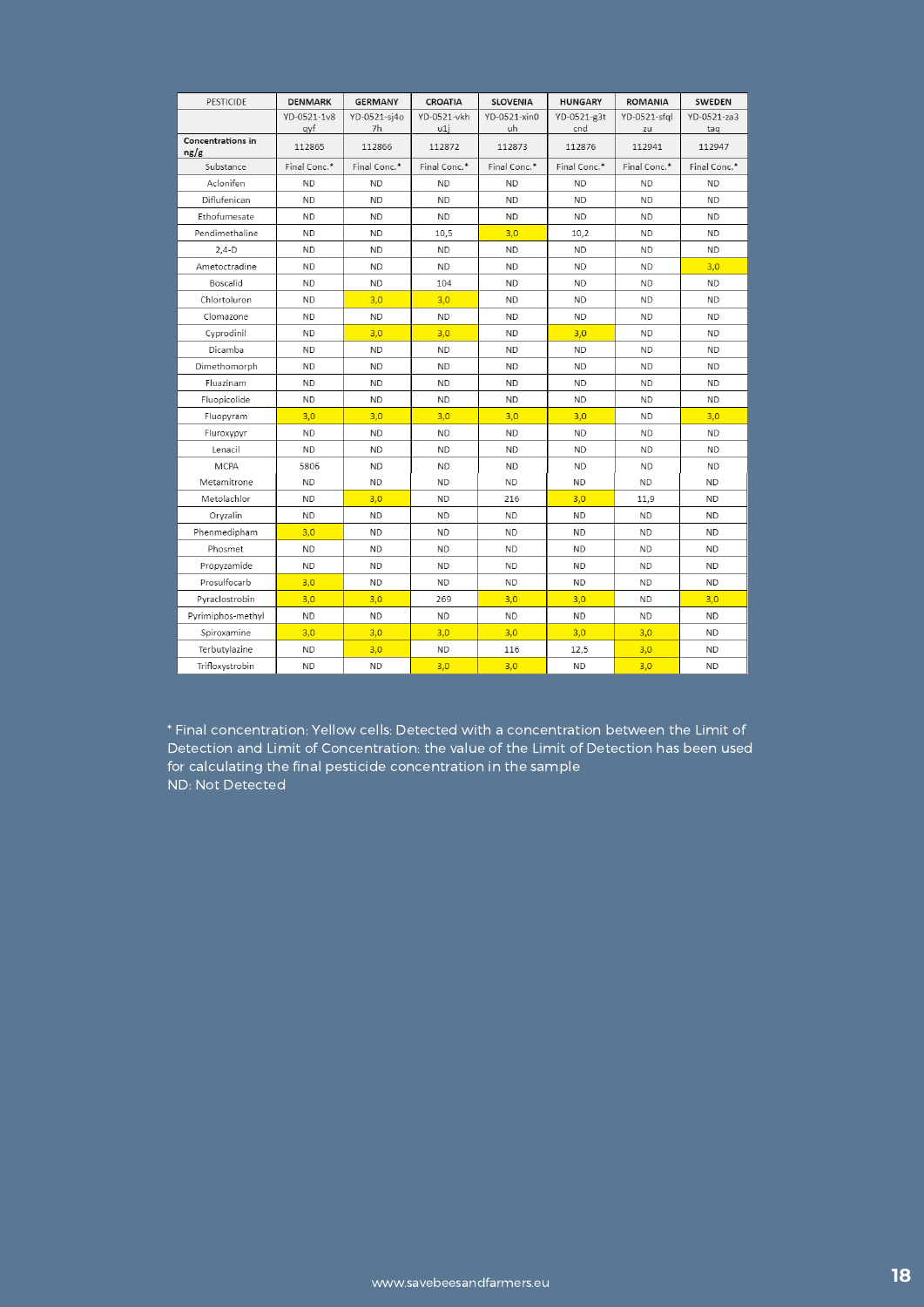| PESTICIDE                 | <b>LUXEMBOUR</b><br>G | <b>CYPRUS</b>      | <b>CZECH REP</b>   | <b>PORTUGAL</b>    | <b>ITALY</b>       | <b>MALTA</b>       | <b>BELGIUM</b>     | LITHUANI<br>А      |
|---------------------------|-----------------------|--------------------|--------------------|--------------------|--------------------|--------------------|--------------------|--------------------|
|                           | YD-0521-awb<br>2s5    | YD-0521-v<br>nsb9r | YD-0521-zi<br>k4he | YD-0521-7<br>x12gp | YD-0521-ai<br>ag5p | YD-0521-1<br>vdknl | YD-0521-v6<br>c9me | YD-0521-7<br>xf8c8 |
| Concentrations<br>in ng/g | 112953                | 112954             | 112963             | 113014             | 113026             | 113045             | 113097             | 113115             |
| Substance                 | Final Conc.*          | Final<br>Conc.*    | Final<br>Conc.*    | Final<br>Conc.*    | Final<br>Conc.*    | Final<br>Conc.*    | Final<br>Conc.*    | Final<br>Conc.*    |
| Aclonifen                 | <b>ND</b>             | <b>ND</b>          | <b>ND</b>          | <b>ND</b>          | <b>ND</b>          | <b>ND</b>          | <b>ND</b>          | ND.                |
| Diflufenican              | <b>ND</b>             | <b>ND</b>          | <b>ND</b>          | 3,0                | <b>ND</b>          | <b>ND</b>          | 3,0                | <b>ND</b>          |
| Ethofumesate              | <b>ND</b>             | <b>ND</b>          | <b>ND</b>          | <b>ND</b>          | <b>ND</b>          | <b>ND</b>          | <b>ND</b>          | <b>ND</b>          |
| Pendimethaline            | <b>ND</b>             | 10,8               | 33,8               | <b>ND</b>          | <b>ND</b>          | <b>ND</b>          | 38,8               | 28,3               |
| $2,4-D$                   | <b>ND</b>             | 484                | <b>ND</b>          | 168                | <b>ND</b>          | <b>ND</b>          | 167                | 469                |
| Ametoctradine             | 3,0                   | 14,9               | <b>ND</b>          | 3,0                | 19,4               | <b>ND</b>          | 3,0                | <b>ND</b>          |
| Boscalid                  | <b>ND</b>             | 84,2               | <b>ND</b>          | <b>ND</b>          | 75,1               | <b>ND</b>          | 148                | <b>ND</b>          |
| Chlortoluron              | 3,0                   | <b>ND</b>          | 3,0                | <b>ND</b>          | <b>ND</b>          | <b>ND</b>          | 3,0                | <b>ND</b>          |
| Clomazone                 | <b>ND</b>             | <b>ND</b>          | <b>ND</b>          | <b>ND</b>          | 10,7               | <b>ND</b>          | 3,0                | <b>ND</b>          |
| Cyprodinil                | <b>ND</b>             | 3,0                | <b>ND</b>          | <b>ND</b>          | 17,5               | <b>ND</b>          | 53,7               | 3,0                |
| Dicamba                   | <b>ND</b>             | <b>ND</b>          | <b>ND</b>          | <b>ND</b>          | <b>ND</b>          | <b>ND</b>          | <b>ND</b>          | <b>ND</b>          |
| Dimethomorph              | <b>ND</b>             | 13,4               | 3,0                | 12,7               | 21,5               | <b>ND</b>          | 15,2               | <b>ND</b>          |
| Fluazinam                 | <b>ND</b>             | <b>ND</b>          | <b>ND</b>          | 3,0                | 1136               | <b>ND</b>          | 15,9               | <b>ND</b>          |
| Fluopicolide              | <b>ND</b>             | <b>ND</b>          | <b>ND</b>          | <b>ND</b>          | <b>ND</b>          | <b>ND</b>          | 10,4               | 3,0                |
| Fluopyram                 | <b>ND</b>             | 3,0                | 3,0                | 3,0                | 3,0                | <b>ND</b>          | 22,3               | <b>ND</b>          |
| Fluroxypyr                | <b>ND</b>             | <b>ND</b>          | <b>ND</b>          | <b>ND</b>          | <b>ND</b>          | <b>ND</b>          | <b>ND</b>          | <b>ND</b>          |
| Lenacil                   | <b>ND</b>             | <b>ND</b>          | <b>ND</b>          | <b>ND</b>          | <b>ND</b>          | <b>ND</b>          | 3,0                | <b>ND</b>          |
| <b>MCPA</b>               | <b>ND</b>             | <b>ND</b>          | 30,3               | <b>ND</b>          | 30,3               | <b>ND</b>          | 244,7              | 2313               |
| Metamitrone               | 3,0                   | <b>ND</b>          | <b>ND</b>          | <b>ND</b>          | 24,8               | <b>ND</b>          | 12,5               | <b>ND</b>          |
| Metolachlor               | 3,0                   | <b>ND</b>          | 3,0                | <b>ND</b>          | <b>ND</b>          | <b>ND</b>          | 3,0                | <b>ND</b>          |
| Oryzalin                  | <b>ND</b>             | <b>ND</b>          | <b>ND</b>          | <b>ND</b>          | <b>ND</b>          | <b>ND</b>          | <b>ND</b>          | <b>ND</b>          |
| Phenmedipham              | 3,0                   | <b>ND</b>          | 3,0                | <b>ND</b>          | <b>ND</b>          | <b>ND</b>          | 28,2               | <b>ND</b>          |
| Phosmet                   | <b>ND</b>             | <b>ND</b>          | <b>ND</b>          | <b>ND</b>          | 285                | <b>ND</b>          | 19,3               | <b>ND</b>          |
| Propyzamide               | <b>ND</b>             | <b>ND</b>          | <b>ND</b>          | <b>ND</b>          | <b>ND</b>          | <b>ND</b>          | <b>ND</b>          | <b>ND</b>          |
| Prosulfocarb              | <b>ND</b>             | <b>ND</b>          | <b>ND</b>          | <b>ND</b>          | <b>ND</b>          | <b>ND</b>          | 3,0                | <b>ND</b>          |
| Pyraclostrobin            | <b>ND</b>             | 17,8               | 3,0                | 3,0                | 3,0                | <b>ND</b>          | 41,3               | 3,0                |
| Pyrimiphos-meth<br>yl     | <b>ND</b>             | 3,0                | 21,7               | <b>ND</b>          | <b>ND</b>          | <b>ND</b>          | <b>ND</b>          | <b>ND</b>          |
| Spiroxamine               | 3.0                   | <b>ND</b>          | 3,0                | 3,0                | 3,0                | 3.0                | 3,0                | 3.0                |
| Terbutylazine             | 3,0                   | <b>ND</b>          | <b>ND</b>          | 3,0                | <b>ND</b>          | <b>ND</b>          | 3,0                | <b>ND</b>          |
| Trifloxystrobin           | <b>ND</b>             | 3,0                | 3,0                | 3,0                | 491                | <b>ND</b>          | 145                | <b>ND</b>          |

\* Final concentration: Yellow cells: Detected with a concentration between the Limit of Detection and Limit of Concentration: the value of the Limit of Detection has been used for calculating the final pesticide concentration in the sample ND: Not Detected